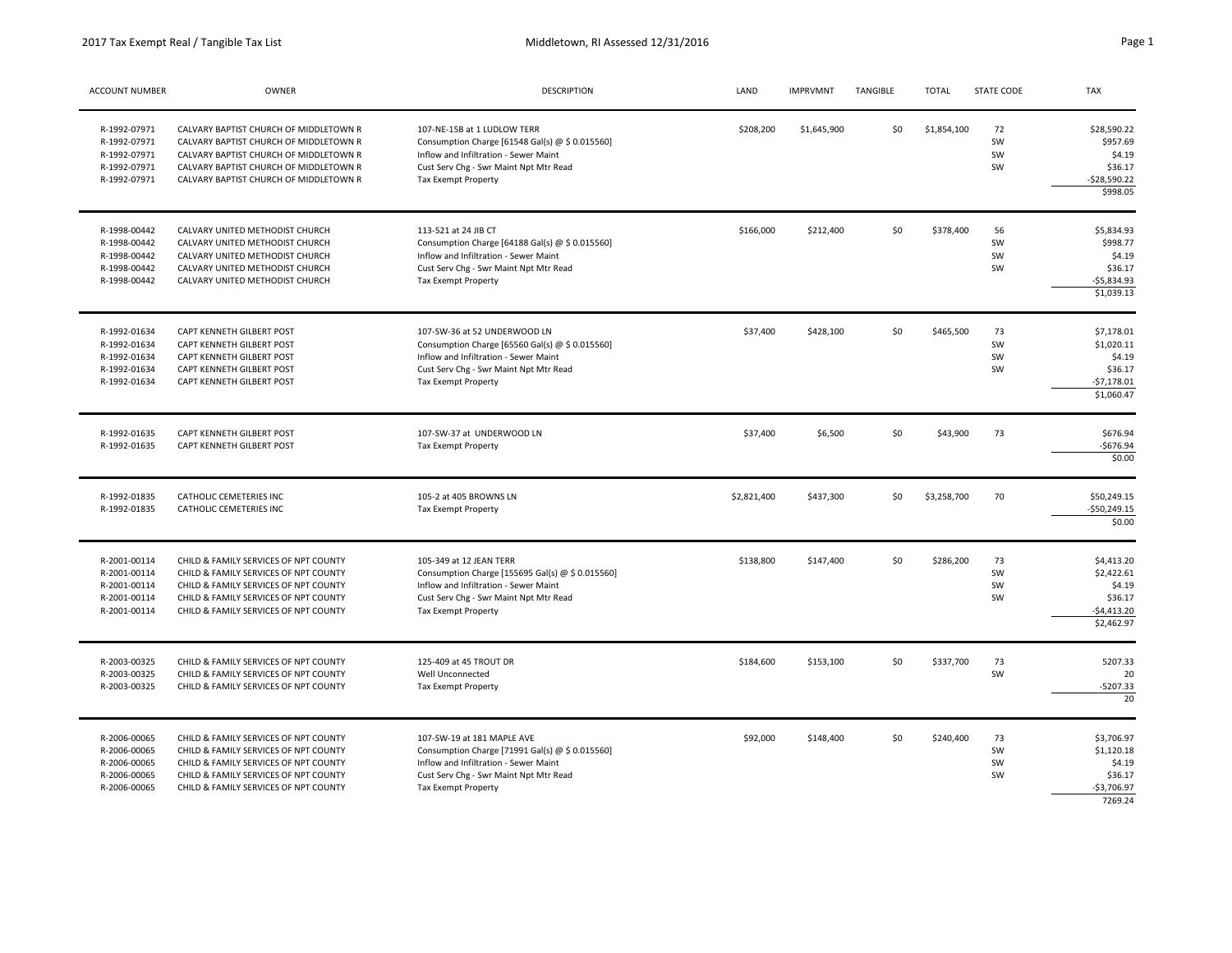| <b>ACCOUNT NUMBER</b>                                                        | OWNER                                                                                                                                                                                                     | DESCRIPTION                                                                                                                                                                                       | LAND                                                  | <b>IMPRVMNT</b>                                                    | TANGIBLE                                                     | <b>TOTAL</b>                                                       | <b>STATE CODE</b>    | <b>TAX</b>                                                                      |
|------------------------------------------------------------------------------|-----------------------------------------------------------------------------------------------------------------------------------------------------------------------------------------------------------|---------------------------------------------------------------------------------------------------------------------------------------------------------------------------------------------------|-------------------------------------------------------|--------------------------------------------------------------------|--------------------------------------------------------------|--------------------------------------------------------------------|----------------------|---------------------------------------------------------------------------------|
| R-2008-00231<br>R-2008-00231<br>R-2008-00231<br>R-2008-00231<br>R-2008-00231 | CHILD & FAMILY SERVICES OF NPT COUNTY<br>CHILD & FAMILY SERVICES OF NPT COUNTY<br>CHILD & FAMILY SERVICES OF NPT COUNTY<br>CHILD & FAMILY SERVICES OF NPT COUNTY<br>CHILD & FAMILY SERVICES OF NPT COUNTY | 115-671 at 31 JOHN CLARKE RD<br>Consumption Charge [464581 Gal(s) @ \$ 0.015560]<br>Inflow and Infiltration - Sewer Maint<br>Cust Serv Chg - Swr Maint Npt Mtr Read<br><b>Tax Exempt Property</b> | \$213,300                                             | \$3,269,200                                                        | \$0                                                          | \$3,482,500                                                        | 73<br>SW<br>SW<br>SW | \$53,700.15<br>\$7,228.88<br>\$4.19<br>\$36.17<br>$-553,700.15$<br>\$7,269.24   |
| R-1992-02041<br>R-1992-02041<br>R-1992-02041<br>R-1992-02041<br>R-1992-02041 | CHURCH OF THE HOLY CROSS<br>CHURCH OF THE HOLY CROSS<br>CHURCH OF THE HOLY CROSS<br>CHURCH OF THE HOLY CROSS<br>CHURCH OF THE HOLY CROSS                                                                  | 111-58 at 1443 WEST MAIN RD<br>Consumption Charge [6509 Gal(s) @ \$ 0.015560]<br>Inflow and Infiltration - Sewer Maint<br>Cust Serv Chg - Swr Maint Npt Mtr Read<br>Tax Exempt Property           | \$300,400                                             | \$465,200                                                          | \$0                                                          | \$765,600                                                          | 72<br>SW<br>SW<br>SW | \$11,805.55<br>\$101.28<br>\$4.19<br>\$36.17<br>$-$11,805.55$<br>\$141.64       |
| R-1997-00533<br>R-1997-00533                                                 | <b>CITY OF NEWPORT</b><br><b>CITY OF NEWPORT</b>                                                                                                                                                          | 108-553 at VALLEY RD REAR<br>Tax Exempt Property                                                                                                                                                  | \$49,500                                              | \$0                                                                | \$0                                                          | \$49,500                                                           | 78                   | \$763.29<br>$-$763.29$<br>\$0.00                                                |
| R-2013-00043<br>R-2013-00043                                                 | <b>CITY OF NEWPORT</b><br><b>CITY OF NEWPORT</b>                                                                                                                                                          | 114-1 at VALLEY RD<br>Tax Exempt Property                                                                                                                                                         | \$104,000                                             | \$0                                                                | 50                                                           | \$104,000                                                          | 78                   | \$1,603.68<br>$-$1,603.68$<br>\$0.00                                            |
| R-1992-02103<br>R-1992-02103<br>R-1992-02103<br>R-1992-02103<br>R-1992-02103 | CLARKE JOHN ASSIGNS OF<br>CLARKE JOHN ASSIGNS OF<br>CLARKE JOHN ASSIGNS OF<br>CLARKE JOHN ASSIGNS OF<br>CLARKE JOHN ASSIGNS OF                                                                            | 115-6A at AQUIDNECK AVE<br>Consumption Charge [538221 Gal(s) @ \$ 0.015560]<br>Inflow and Infiltration - Sewer Maint<br>Cust Serv Chg - Swr Maint Npt Mtr Read<br>Tax Exempt Property             | \$1,303,400                                           | \$0                                                                | \$0                                                          | \$1,303,400                                                        | 71<br>SW<br>SW<br>SW | \$20,098.43<br>\$8,374.72<br>\$4.19<br>\$108.51<br>$-$20,098.43$<br>\$8,487.42  |
| R-1992-02104<br>R-1992-02104<br>R-1992-02104<br>R-1992-02104<br>R-1992-02104 | CLARKE JOHN ASSIGNS OF<br><b>CLARKE JOHN ASSIGNS OF</b><br>CLARKE JOHN ASSIGNS OF<br>CLARKE JOHN ASSIGNS OF<br>CLARKE JOHN ASSIGNS OF                                                                     | 115-1 at 792 VALLEY RD<br>Consumption Charge [1911800 Gal(s) @ \$ 0.015560]<br>Inflow and Infiltration - Sewer Maint<br>Cust Serv Chg - Swr Maint Npt Mtr Read<br>Tax Exempt Property             | \$1,308,800                                           | \$0                                                                | \$0                                                          | \$1,308,800                                                        | 71<br>SW<br>SW<br>SW | \$20,181.70<br>\$29,747.61<br>\$4.19<br>\$72.34<br>$-520,181.70$<br>\$29,824.14 |
| R-1992-02040<br>R-1992-02040<br>R-1992-02040<br>R-1992-02040<br>R-1992-02040 | CORP OF PRESIDING BISHOP OF THE<br>CORP OF PRESIDING BISHOP OF THE<br>CORP OF PRESIDING BISHOP OF THE<br>CORP OF PRESIDING BISHOP OF THE<br>CORP OF PRESIDING BISHOP OF THE                               | 108-SE-103 at 177 MIANTONOMI AVE<br>Consumption Charge [25000 Gal(s) @ \$ 0.015560]<br>Inflow and Infiltration - Sewer Maint<br>Cust Serv Chg - Swr Maint Npt Mtr Read<br>Tax Exempt Property     | \$629,700                                             | \$2,603,700                                                        | \$0                                                          | \$3,233,400                                                        | 72<br>SW<br>SW<br>SW | \$49,859.03<br>\$389.00<br>\$4.19<br>\$36.17<br>$-$49,859.03$<br>\$429.36       |
| R-1992-03519<br>R-1992-03519<br>R-1992-03519<br>R-1992-03519<br>R-1992-03519 | EVANGELICAL FRIENDS CHURCH OF NEWPORT<br>EVANGELICAL FRIENDS CHURCH OF NEWPORT<br>EVANGELICAL FRIENDS CHURCH OF NEWPORT<br>EVANGELICAL FRIENDS CHURCH OF NEWPORT<br>EVANGELICAL FRIENDS CHURCH OF NEWPORT | 109-NE-183A at 54 BLISS MINE RD<br>Consumption Charge [69948 Gal(s) @ \$ 0.015560]<br>Inflow and Infiltration - Sewer Maint<br>Cust Serv Chg - Swr Maint Npt Mtr Read<br>Tax Exempt Property      | \$290,900<br>$\mathbf 0$<br>0<br>$\Omega$<br>$\Omega$ | \$225,500<br>$\mathbf 0$<br>$\mathbf 0$<br>$\mathbf 0$<br>$\Omega$ | \$0<br>$\mathbf 0$<br>$\mathbf 0$<br>$\mathbf 0$<br>$\Omega$ | \$516,400<br>$\mathbf 0$<br>$\,0\,$<br>$\mathbf 0$<br>$\mathbf{0}$ | 56<br>SW<br>SW<br>SW | \$7,962.89<br>\$1,088.39<br>\$4.19<br>\$36.17<br>$-$7,962.89$<br>\$1.128.75     |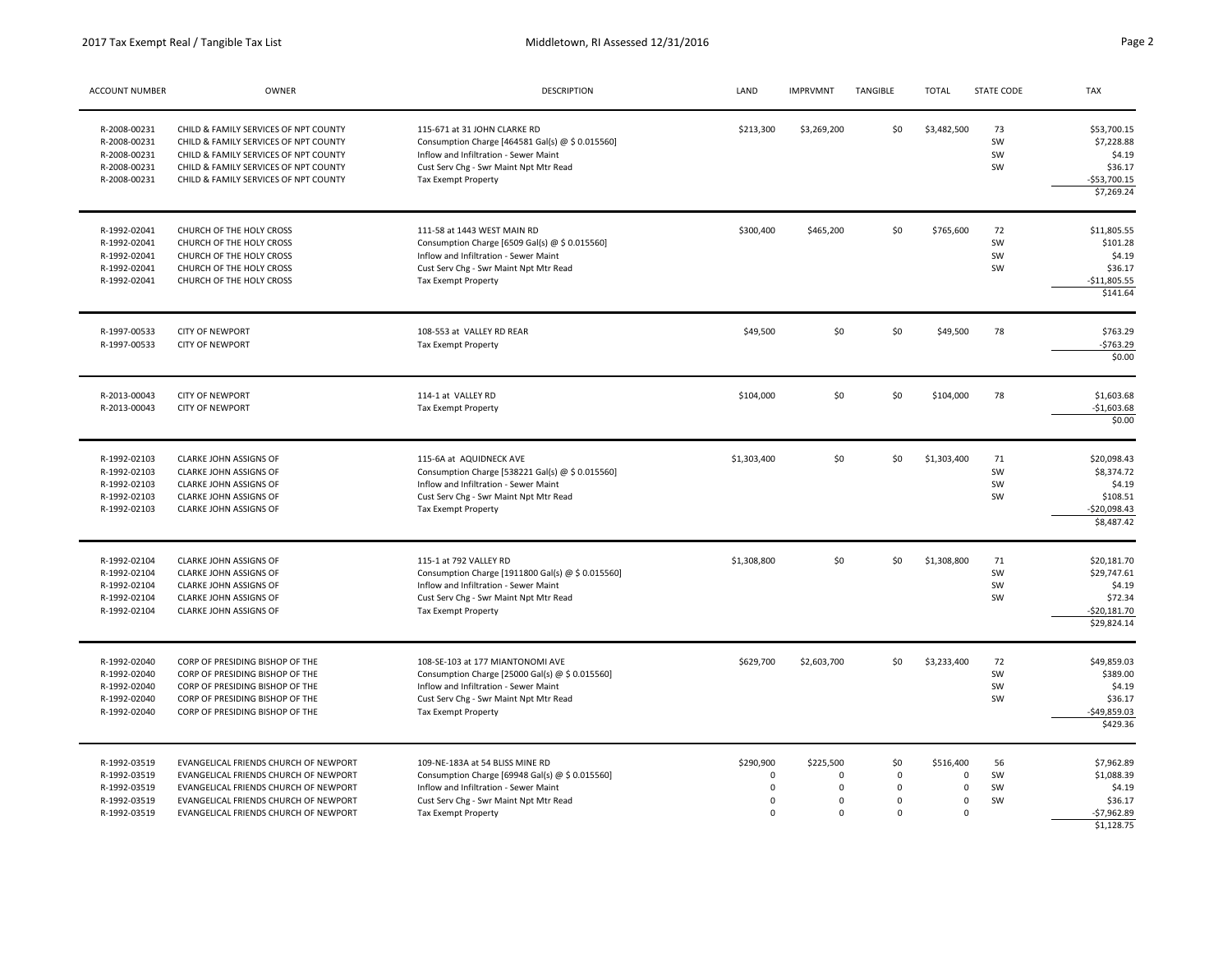| ACCOUNT NUMBER                                                               | OWNER                                                                                                                                                                                                     | <b>DESCRIPTION</b>                                                                                                                                                                       | LAND                                                            | <b>IMPRVMNT</b>                                                | TANGIBLE                                               | <b>TOTAL</b>                                                            | <b>STATE CODE</b>    | TAX                                                                                |
|------------------------------------------------------------------------------|-----------------------------------------------------------------------------------------------------------------------------------------------------------------------------------------------------------|------------------------------------------------------------------------------------------------------------------------------------------------------------------------------------------|-----------------------------------------------------------------|----------------------------------------------------------------|--------------------------------------------------------|-------------------------------------------------------------------------|----------------------|------------------------------------------------------------------------------------|
| R-1997-00038<br>R-1997-00038<br>R-1997-00038<br>R-1997-00038<br>R-1997-00038 | EVANGELICAL FRIENDS CHURCH OF NEWPORT<br>EVANGELICAL FRIENDS CHURCH OF NEWPORT<br>EVANGELICAL FRIENDS CHURCH OF NEWPORT<br>EVANGELICAL FRIENDS CHURCH OF NEWPORT<br>EVANGELICAL FRIENDS CHURCH OF NEWPORT | 109-2 at 70 BLISS MINE RD<br>Consumption Charge [54004 Gal(s) @ \$ 0.015560]<br>Inflow and Infiltration - Sewer Maint<br>Cust Serv Chg - Swr Maint Npt Mtr Read<br>Tax Exempt Property   | \$395,800<br>$\mathbf 0$<br>$\mathbf 0$<br>$\Omega$<br>$\Omega$ | \$1,251,800<br>$\Omega$<br>$\Omega$<br>$\mathbf 0$<br>$\Omega$ | \$0<br>$\Omega$<br>$\Omega$<br>$\mathbf 0$<br>$\Omega$ | \$1,647,600<br>$\mathbf 0$<br>$\mathbf 0$<br>$\mathbf 0$<br>$\mathbf 0$ | 72<br>SW<br>SW<br>SW | \$25,405.99<br>\$840.30<br>\$4.19<br>\$36.17<br>$-$25,405.99$<br>\$880.66          |
| T-1992-01636<br>T-1992-01636                                                 | GILBERT-BURTON POST 4487 VFW<br>GILBERT-BURTON POST 4487 VFW                                                                                                                                              | CAPT KENNETH GILBERT POST - PERSONAL PROPERTY<br>Tax Exempt Property                                                                                                                     | \$0                                                             | \$0                                                            | \$3,662                                                | \$3,662                                                                 | 73                   | \$56.47<br>$-556.47$<br>\$0.00                                                     |
| R-1992-04438<br>R-1992-04438<br>R-1992-04438                                 | <b>GRANGE PATRONS OF HUSBANDRY</b><br><b>GRANGE PATRONS OF HUSBANDRY</b><br><b>GRANGE PATRONS OF HUSBANDRY</b>                                                                                            | 113-27 at 499 EAST MAIN RD<br>No Water Unconnected<br>Tax Exempt Property                                                                                                                | \$304,700                                                       | \$284,300                                                      | \$0                                                    | \$589,000                                                               | 71<br>SW             | \$9,082.38<br>\$20.00<br>$-59,082.38$<br>\$20.00                                   |
| R-1992-07977<br>R-1992-07977                                                 | JAMES L MAHER CENTER<br>JAMES L MAHER CENTER                                                                                                                                                              | 114-508A at 906 AQUIDNECK AVE<br>Tax Exempt Property                                                                                                                                     | \$491,300                                                       | \$2,012,900                                                    | \$0                                                    | \$2,504,200                                                             | 73                   | \$38,614.76<br>$-538,614.76$<br>\$0.00                                             |
| R-1992-05417<br>R-1992-05417                                                 | JEWISH COMMUNITY CEMETERY<br>JEWISH COMMUNITY CEMETERY                                                                                                                                                    | 119-12 at 233 WYATT RD<br>Tax Exempt Property                                                                                                                                            | \$750,200                                                       | \$9,300                                                        | \$0                                                    | \$759,500                                                               | 70                   | \$11,711.49<br>$-$11,711.49$<br>\$0.00                                             |
| R-1992-05439<br>R-1992-05439<br>R-1992-05439<br>R-1992-05439<br>R-1992-05439 | JOHN CLARKE RETIREMENT CENTER BAPTIST<br>JOHN CLARKE RETIREMENT CENTER BAPTIST<br>JOHN CLARKE RETIREMENT CENTER BAPTIST<br>JOHN CLARKE RETIREMENT CENTER BAPTIST<br>JOHN CLARKE RETIREMENT CENTER BAPTIST | 114-248A at 600 VALLEY RD<br>Consumption Charge [2745280 Gal(s) @ \$ 0.015560]<br>Inflow and Infiltration - Sewer Maint<br>Cust Serv Chg - Swr Maint Npt Mtr Read<br>Tax Exempt Property | \$1,085,800                                                     | \$6,075,300                                                    | \$0                                                    | \$7,161,100                                                             | 71<br>SW<br>SW<br>SW | \$110,424.16<br>\$42,716.56<br>\$4.19<br>\$144.68<br>$-$110,424.16$<br>\$42,865.43 |
| R-1992-06525<br>R-1992-06525                                                 | LORILLARD LOUIS L & RI HOSPITAL<br>LORILLARD LOUIS L & RI HOSPITAL                                                                                                                                        | 127-12 at THIRD BEACH RD<br>Tax Exempt Property                                                                                                                                          | \$1,818,700                                                     | \$0                                                            | \$0                                                    | \$1,818,700                                                             | 73                   | \$28,044.35<br>$-$28,044.35$<br>\$0.00                                             |
| R-1992-06522<br>R-1992-06522                                                 | LORILLARD LOUIS L & RI RI HOSPITAL<br>LORILLARD LOUIS L & RI RI HOSPITAL                                                                                                                                  | 126-40 at SACHUEST DR<br>Tax Exempt Property                                                                                                                                             | \$506,700                                                       | \$0                                                            | \$0                                                    | \$506,700                                                               | 73                   | \$7,813.31<br>$-57,813.31$<br>\$0.00                                               |
| R-1992-06523<br>R-1992-06523                                                 | LORILLARD LOUIS L & RI RI HOSPITAL<br>LORILLARD LOUIS L & RI RI HOSPITAL                                                                                                                                  | 126-69 at THIRD BEACH RD<br>Tax Exempt Property                                                                                                                                          | \$115,500                                                       | \$0                                                            | \$0                                                    | \$115,500                                                               | 73                   | \$1,781.01<br>$-$1,781.01$<br>\$0.00                                               |
| R-1992-06526<br>R-1992-06526                                                 | LORILLARD LOUIS L & RI RI HOSPITAL<br>LORILLARD LOUIS L & RI RI HOSPITAL                                                                                                                                  | 130-17 at THIRD BEACH RD<br>Tax Exempt Property                                                                                                                                          | \$416,500                                                       | \$0                                                            | \$0                                                    | \$416,500                                                               | 73                   | \$6,422.43<br>$-56,422.43$<br>\$0.00                                               |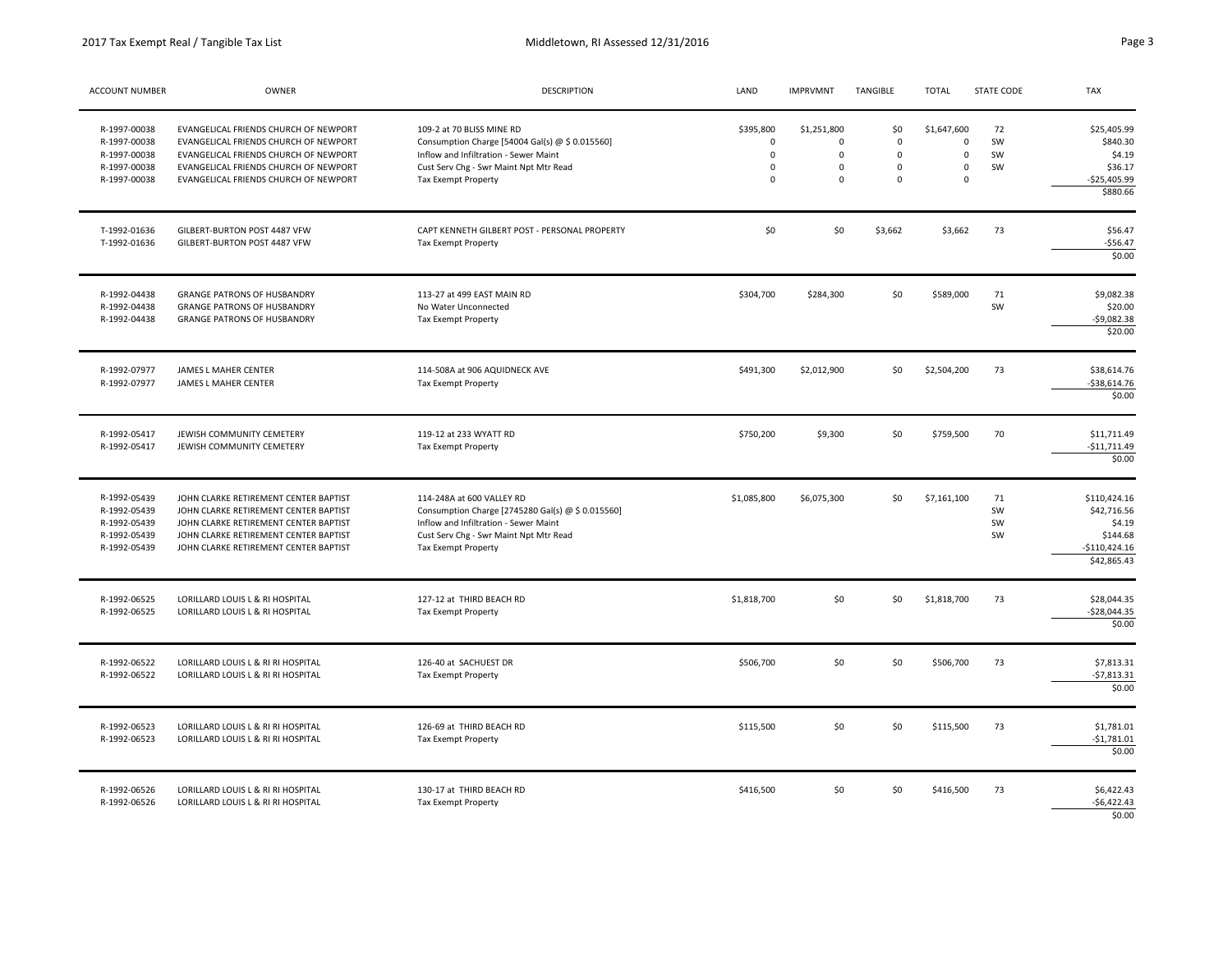2017 Tax Exempt Real / Tangible Tax List

| <b>ACCOUNT NUMBER</b>                                                        | OWNER                                                                                                                                                        | <b>DESCRIPTION</b>                                                                                                                                                                             | LAND      | <b>IMPRVMNT</b> | TANGIBLE | <b>TOTAL</b> | STATE CODE               | TAX                                                                       |
|------------------------------------------------------------------------------|--------------------------------------------------------------------------------------------------------------------------------------------------------------|------------------------------------------------------------------------------------------------------------------------------------------------------------------------------------------------|-----------|-----------------|----------|--------------|--------------------------|---------------------------------------------------------------------------|
| R-2016-00053<br>R-2016-00053<br>R-2016-00053<br>R-2016-00053<br>R-2016-00053 | <b>LUCYS HEARTH</b><br><b>LUCYS HEARTH</b><br><b>LUCYS HEARTH</b><br>LUCYS HEARTH<br>LUCYS HEARTH                                                            | 107-NE-35A at 19 VALLEY RD<br>Consumption Charge [34860 Gal(s) @ \$ 0.015560]<br>Inflow and Infiltration - Sewer Maint<br>Cust Serv Chg - Swr Maint Npt Mtr Read<br><b>Tax Exempt Property</b> | \$771,500 | \$738,100       | \$0      | \$1,509,600  | $73\,$<br>SW<br>SW<br>SW | \$23,278.03<br>\$542.42<br>\$4.19<br>\$36.17<br>$-523,278.03$<br>\$582.78 |
| R-1992-07430<br>R-1992-07430                                                 | MIDDLETOWN BAPTIST CHURCH<br>MIDDLETOWN BAPTIST CHURCH                                                                                                       | 105-69 at WEST MAIN RD<br>Tax Exempt Property                                                                                                                                                  | \$90,400  | \$1,500         | \$0      | \$91,900     | 72                       | \$1,417.10<br>$-$1,417.10$<br>\$0.00                                      |
| R-1992-07431<br>R-1992-07431                                                 | MIDDLETOWN BAPTIST CHURCH<br>MIDDLETOWN BAPTIST CHURCH                                                                                                       | 105-70 at 1818 WEST MAIN RD<br><b>Tax Exempt Property</b>                                                                                                                                      | \$188,900 | \$1,085,100     | \$0      | \$1,274,000  | 72                       | \$19,645.08<br>$-$19,645.08$<br>\$0.00                                    |
| R-1992-07432<br>R-1992-07432<br>R-1992-07432<br>R-1992-07432<br>R-1992-07432 | MIDDLETOWN BAPTIST CHURCH<br>MIDDLETOWN BAPTIST CHURCH<br>MIDDLETOWN BAPTIST CHURCH<br>MIDDLETOWN BAPTIST CHURCH<br>MIDDLETOWN BAPTIST CHURCH                | 105-341 at GREENE LN<br>Consumption Charge [23717 Gal(s) @ \$ 0.015560]<br>Inflow and Infiltration - Sewer Maint<br>Cust Serv Chg - Swr Maint Npt Mtr Read<br><b>Tax Exempt Property</b>       | \$40,500  | \$0             | \$0      | \$40,500     | 72<br>SW<br>SW<br>SW     | \$624.51<br>\$369.04<br>\$4.19<br>\$36.17<br>\$624.51<br>\$409.40         |
| R-1992-07433<br>R-1992-07433                                                 | MIDDLETOWN BAPTIST CHURCH<br>MIDDLETOWN BAPTIST CHURCH                                                                                                       | 105-18A at GREENE LN<br><b>Tax Exempt Property</b>                                                                                                                                             | \$75,600  | \$0             | \$0      | \$75,600     | 72                       | \$1,165.75<br>$-$1,165.75$<br>\$0.00                                      |
| R-1998-00663<br>R-1998-00663<br>R-1998-00663<br>R-1998-00663<br>R-1998-00663 | MIDDLETOWN BAPTIST CHURCH<br>MIDDLETOWN BAPTIST CHURCH<br>MIDDLETOWN BAPTIST CHURCH<br>MIDDLETOWN BAPTIST CHURCH<br>MIDDLETOWN BAPTIST CHURCH                | 105-68 at 8 GREENE LN<br>Consumption Charge [694 Gal(s) @ \$ 0.015560]<br>Inflow and Infiltration - Sewer Maint<br>Cust Serv Chg - Swr Maint Npt Mtr Read<br><b>Tax Exempt Property</b>        | \$122,200 | \$116,200       | \$0      | \$238,400    | 72<br>SW<br>SW<br>SW     | \$3,676.13<br>\$10.80<br>\$4.19<br>\$36.17<br>$-$ \$3,676.13<br>\$51.16   |
| R-1992-07435<br>R-1992-07435<br>R-1992-07435<br>R-1992-07435<br>R-1992-07435 | MIDDLETOWN COLUMBUS CLUB INC<br>MIDDLETOWN COLUMBUS CLUB INC<br>MIDDLETOWN COLUMBUS CLUB INC<br>MIDDLETOWN COLUMBUS CLUB INC<br>MIDDLETOWN COLUMBUS CLUB INC | 107-NE-16A at 7 VALLEY RD<br>Consumption Charge [40510 Gal(s) @ \$ 0.015560]<br>Inflow and Infiltration - Sewer Maint<br>Cust Serv Chg - Swr Maint Npt Mtr Read<br>Tax Exempt Property         | \$368,300 | \$496,000       | \$0      | \$864,300    | 71<br>SW<br>SW<br>SW     | \$13,327.51<br>\$630.34<br>\$4.19<br>\$36.17<br>$-$13,327.51$<br>\$670.70 |
| R-2004-00472<br>R-2004-00472<br>R-2004-00472                                 | MIDDLETOWN HISTORICAL SOCIETY<br>MIDDLETOWN HISTORICAL SOCIETY<br>MIDDLETOWN HISTORICAL SOCIETY                                                              | 114-96A at GREEN END AVE<br>No Water Unconnected<br>Tax Exempt Property                                                                                                                        | \$11,700  | \$10,500        | \$0      | \$22,200     | 73<br>SW                 | \$342.32<br>\$20.00<br>$-5342.32$<br>\$20.00                              |
| R-1992-07441<br>R-1992-07441                                                 | MIDDLETOWN METHODIST CHURCH<br>MIDDLETOWN METHODIST CHURCH                                                                                                   | 119-11 at 181 WYATT RD<br><b>Tax Exempt Property</b>                                                                                                                                           | \$179,900 | \$13,500        | \$0      | \$193,400    | 72                       | \$2,982.23<br>$-52,982.23$<br>\$0.00                                      |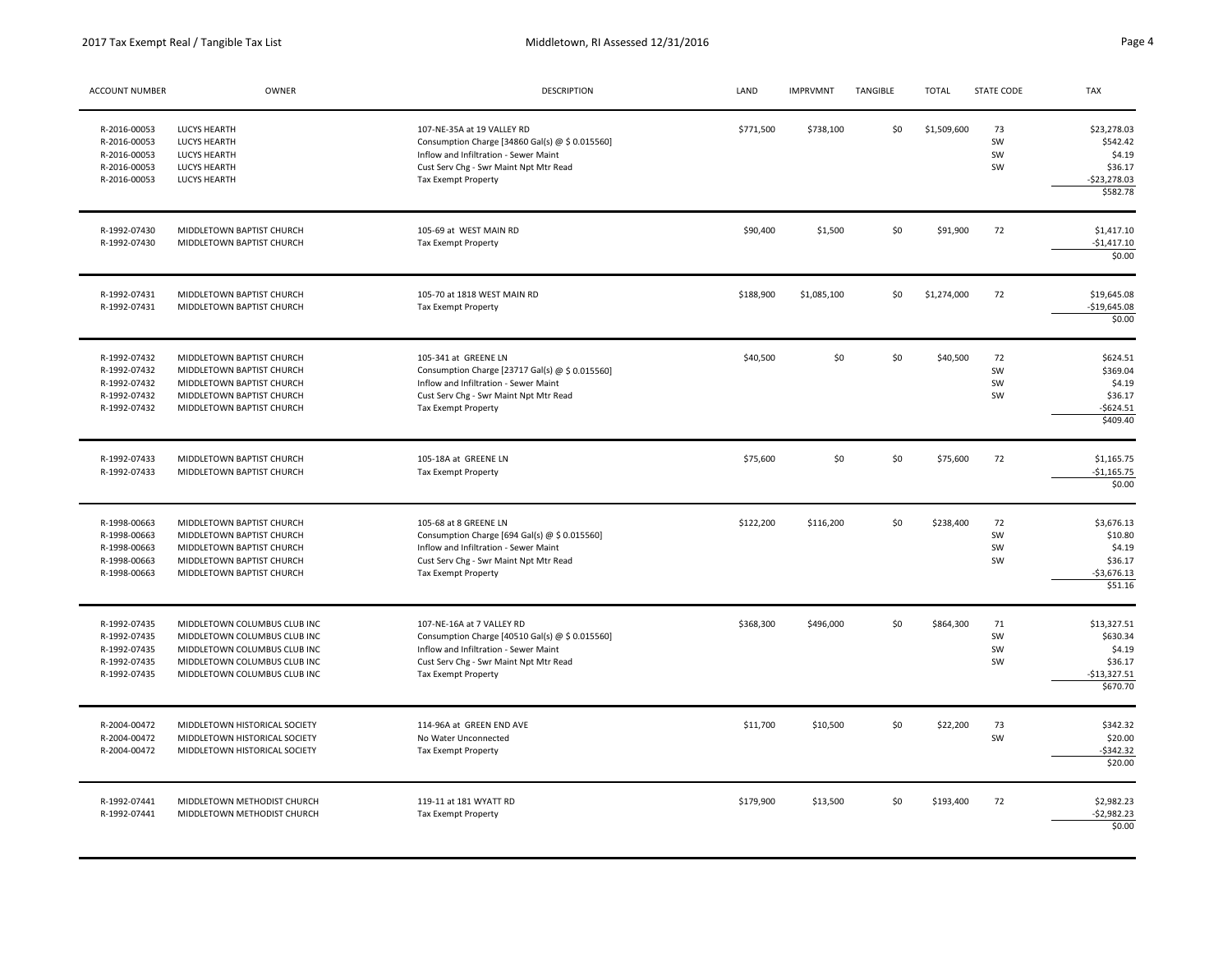| ACCOUNT NUMBER                                                               | OWNER                                                                                                                                                   | <b>DESCRIPTION</b>                                                                                                                                                                    | LAND      | <b>IMPRVMNT</b> | TANGIBLE  | <b>TOTAL</b> | STATE CODE           | <b>TAX</b>                                                                |
|------------------------------------------------------------------------------|---------------------------------------------------------------------------------------------------------------------------------------------------------|---------------------------------------------------------------------------------------------------------------------------------------------------------------------------------------|-----------|-----------------|-----------|--------------|----------------------|---------------------------------------------------------------------------|
| R-1992-07442<br>R-1992-07442<br>R-1992-07442<br>R-1992-07442<br>R-1992-07442 | MIDDLETOWN METHODIST CHURCH<br>MIDDLETOWN METHODIST CHURCH<br>MIDDLETOWN METHODIST CHURCH<br>MIDDLETOWN METHODIST CHURCH<br>MIDDLETOWN METHODIST CHURCH | 119-30 at TURNER RD<br>Consumption Charge [28775 Gal(s) @ \$ 0.015560]<br>Inflow and Infiltration - Sewer Maint<br>Cust Serv Chg - Swr Maint Npt Mtr Read<br>Tax Exempt Property      | \$2,400   | \$0             | \$0       | \$2,400      | 72<br>SW<br>SW<br>SW | \$37.01<br>\$447.74<br>\$4.19<br>\$36.17<br>$-537.01$<br>\$488.10         |
| R-1992-07443<br>R-1992-07443                                                 | MIDDLETOWN METHODIST CHURCH<br>MIDDLETOWN METHODIST CHURCH                                                                                              | 119-30X at 200 TURNER RD<br>Tax Exempt Property                                                                                                                                       | \$368,400 | \$1,748,000     | \$0       | \$2,116,400  | 72                   | \$32,634.89<br>$-532,634.89$<br>\$0.00                                    |
| R-1992-07882<br>R-1992-07882                                                 | NATIONAL SOCIETY OF COLONIAL DAMES<br>NATIONAL SOCIETY OF COLONIAL DAMES                                                                                | 119-39A at BERKELEY AVE<br>Tax Exempt Property                                                                                                                                        | \$248,100 | \$0             | \$0       | \$248,100    | 73                   | \$3,825.70<br>$-$3,825.70$<br>\$0.00                                      |
| R-1992-07883<br>R-1992-07883                                                 | NATIONAL SOCIETY OF COLONIAL DAMES<br>NATIONAL SOCIETY OF COLONIAL DAMES                                                                                | 119-39B at BERKELEY AVE<br>Tax Exempt Property                                                                                                                                        | \$13,100  | \$0             | \$0       | \$13,100     | 73                   | \$202.00<br>$-$202.00$<br>\$0.00                                          |
| R-1992-07884<br>R-1992-07884                                                 | NATIONAL SOCIETY OF COLONIAL DAMES<br>NATIONAL SOCIETY OF COLONIAL DAMES                                                                                | 119-39C at BERKELEY AVE<br><b>Tax Exempt Property</b>                                                                                                                                 | \$203,800 | \$0             | \$0       | \$203,800    | 73                   | \$3,142.60<br>$-$3,142.60$<br>\$0.00                                      |
| R-1992-07885<br>R-1992-07885                                                 | NATIONAL SOCIETY OF COLONIAL DAMES<br>NATIONAL SOCIETY OF COLONIAL DAMES                                                                                | 119-39D at 311 BERKELEY AVE<br>Tax Exempt Property                                                                                                                                    | \$201,200 | \$295,600       | \$0       | \$496,800    | 73                   | \$7,660.66<br>$-$7,660.66$<br>\$0.00                                      |
| T-1992-08044<br>T-1992-08044                                                 | NEWPORT - CITY OF<br>NEWPORT - CITY OF                                                                                                                  | NEWPORT WATER DEPARTMENT - PERSONAL PROPERTY<br>Tax Exempt Property                                                                                                                   | \$0       | \$0             | \$634,470 | \$634,470    | 69                   | \$9,783.53<br>$-59,783.53$<br>\$0.00                                      |
| R-1992-07973<br>R-1992-07973<br>R-1992-07973<br>R-1992-07973<br>R-1992-07973 | NEWPORT CHURCH OF CHRIST<br>NEWPORT CHURCH OF CHRIST<br>NEWPORT CHURCH OF CHRIST<br>NEWPORT CHURCH OF CHRIST<br>NEWPORT CHURCH OF CHRIST                | 112-63 at 215 FOREST AVE<br>Consumption Charge [16678 Gal(s) @ \$ 0.015560]<br>Inflow and Infiltration - Sewer Maint<br>Cust Serv Chg - Swr Maint Npt Mtr Read<br>Tax Exempt Property | \$190,800 | \$728,000       | \$0       | \$918,800    | 72<br>SW<br>SW<br>SW | \$14,167.90<br>\$259.51<br>\$4.19<br>\$36.17<br>$-$14,167.90$<br>\$299.87 |
| R-1992-08029<br>R-1992-08029                                                 | NEWPORT CITY OF<br>NEWPORT CITY OF                                                                                                                      | 108-SW-192 at DEXTER ST<br>Tax Exempt Property                                                                                                                                        | \$12,700  | \$0             | \$0       | \$12,700     | 79                   | \$195.83<br>$-5195.83$<br>\$0.00                                          |
| R-1992-08030<br>R-1992-08030                                                 | NEWPORT CITY OF<br>NEWPORT CITY OF                                                                                                                      | 109-NE-1 at VERNON AVE<br>Tax Exempt Property                                                                                                                                         | \$155,400 | \$30,900        | \$0       | \$186,300    | 68                   | \$2,872.75<br>$-$2,872.75$<br>\$0.00                                      |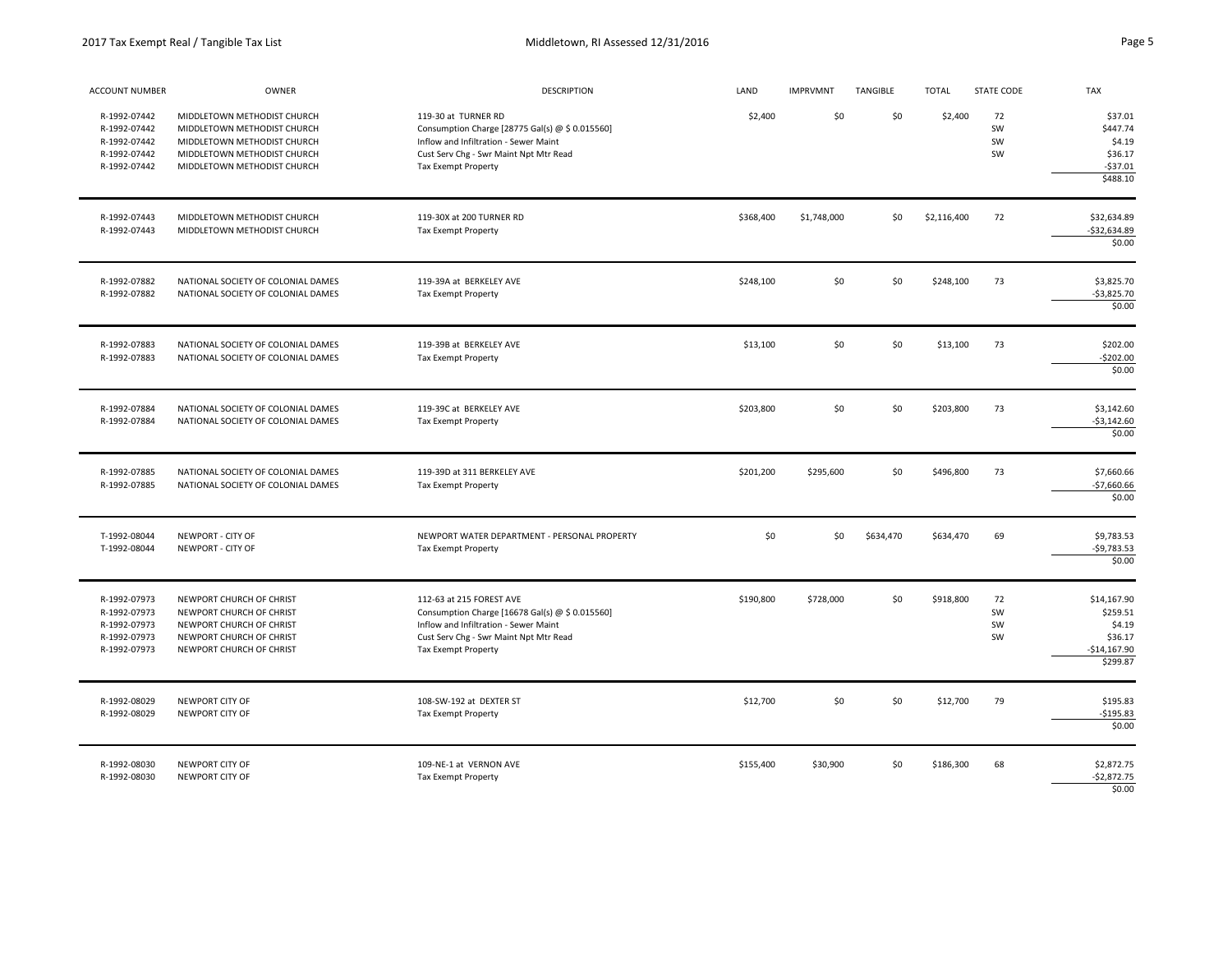| ACCOUNT NUMBER                                               | OWNER                                                                                                                                        | DESCRIPTION                                                                                                                                     | LAND      | <b>IMPRVMNT</b> | TANGIBLE | <b>TOTAL</b> | <b>STATE CODE</b> | TAX                                                          |
|--------------------------------------------------------------|----------------------------------------------------------------------------------------------------------------------------------------------|-------------------------------------------------------------------------------------------------------------------------------------------------|-----------|-----------------|----------|--------------|-------------------|--------------------------------------------------------------|
| R-1992-08031<br>R-1992-08031<br>R-1992-08031<br>R-1992-08031 | NEWPORT CITY OF WATER DEPARTMENT<br>NEWPORT CITY OF WATER DEPARTMENT<br>NEWPORT CITY OF WATER DEPARTMENT<br>NEWPORT CITY OF WATER DEPARTMENT | 106-139 at 67 FOREST AVE<br>Well - Pump Station [10973.859600 Gal(s) @ \$ 0.015<br>Inflow and Infiltration - Sewer Maint<br>Tax Exempt Property | \$91,300  | \$18,000        | \$0      | \$109,300    | 78<br>SW<br>SW    | \$1,685.41<br>\$170.75<br>\$4.19<br>$-$1,685.41$<br>\$174.94 |
| R-1992-08032<br>R-1992-08032                                 | NEWPORT CITY OF WATER DEPARTMENT<br>NEWPORT CITY OF WATER DEPARTMENT                                                                         | 109-NE-160 at GREEN END AVE<br>Tax Exempt Property                                                                                              | \$189,600 | \$0             | \$0      | \$189,600    | 78                | \$2,923.63<br>$-$2,923.63$<br>\$0.00                         |
| R-1992-08033<br>R-1992-08033                                 | NEWPORT CITY OF WATER DEPARTMENT<br>NEWPORT CITY OF WATER DEPARTMENT                                                                         | 109-NE-168 at BLISS MINE RD<br>Tax Exempt Property                                                                                              | \$247,800 | \$0             | \$0      | \$247,800    | 78                | \$3,821.08<br>$-53,821.08$<br>\$0.00                         |
| R-1992-08034<br>R-1992-08034                                 | NEWPORT CITY OF WATER DEPARTMENT<br>NEWPORT CITY OF WATER DEPARTMENT                                                                         | 109-NE-178A at ACACIA DR<br><b>Tax Exempt Property</b>                                                                                          | \$26,500  | \$0             | \$0      | \$26,500     | 78                | \$408.63<br>$-5408.63$<br>\$0.00                             |
| R-1992-08035<br>R-1992-08035                                 | NEWPORT CITY OF WATER DEPARTMENT<br>NEWPORT CITY OF WATER DEPARTMENT                                                                         | 114-94 at GREEN END AVE<br>Tax Exempt Property                                                                                                  | \$85,900  | \$0             | \$0      | \$85,900     | 78                | \$1,324.58<br>$-$1,324.58$<br>\$0.00                         |
| R-1992-08036<br>R-1992-08036                                 | NEWPORT CITY OF WATER DEPARTMENT<br>NEWPORT CITY OF WATER DEPARTMENT                                                                         | 115-8 at AQUIDNECK AVE<br>Tax Exempt Property                                                                                                   | \$49,700  | \$0             | \$0      | \$49,700     | 78                | \$766.37<br>$-$766.37$<br>\$0.00                             |
| R-1992-08037<br>R-1992-08037<br>R-1992-08037                 | NEWPORT CITY OF WATER DEPARTMENT<br>NEWPORT CITY OF WATER DEPARTMENT<br>NEWPORT CITY OF WATER DEPARTMENT                                     | 115-57 at VALLEY RD<br>No Water Unconnected<br><b>Tax Exempt Property</b>                                                                       | \$11,200  | \$0             | \$0      | \$11,200     | 78<br>SW          | \$172.70<br>\$20.00<br>$-$172.70$<br>\$20.00                 |
| R-1992-08038<br>R-1992-08038                                 | NEWPORT CITY OF WATER DEPARTMENT<br>NEWPORT CITY OF WATER DEPARTMENT                                                                         | 115-1A at VALLEY RD<br>Tax Exempt Property                                                                                                      | \$129,600 | \$0             | \$0      | \$129,600    | 78                | \$1,998.43<br>$-$1,998.43$<br>\$0.00                         |
| R-1992-08039<br>R-1992-08039                                 | NEWPORT CITY OF WATER DEPARTMENT<br>NEWPORT CITY OF WATER DEPARTMENT                                                                         | 117-9 at JEPSON LN<br>Tax Exempt Property                                                                                                       | \$36,000  | \$0             | \$0      | \$36,000     | 78                | \$555.12<br>$- $555.12$<br>\$0.00                            |
| R-1992-08040<br>R-1992-08040                                 | NEWPORT CITY OF WATER DEPARTMENT<br>NEWPORT CITY OF WATER DEPARTMENT                                                                         | 121-21 at PARADISE AVE<br>Tax Exempt Property                                                                                                   | \$51,600  | \$0             | \$0      | \$51,600     | 78                | \$795.67<br>$-5795.67$<br>\$0.00                             |
| R-1992-08041<br>R-1992-08041<br>R-1992-08041                 | NEWPORT CITY OF WATER DEPARTMENT<br>NEWPORT CITY OF WATER DEPARTMENT<br>NEWPORT CITY OF WATER DEPARTMENT                                     | 121-NW-73 at RESERVOIR RD<br>Unconnected<br>Tax Exempt Property                                                                                 | \$420,900 | \$759,900       | \$0      | \$1,180,800  | 78<br>SW          | \$18,207.94<br>\$20.00<br>$-$18,207.94$<br>\$20.00           |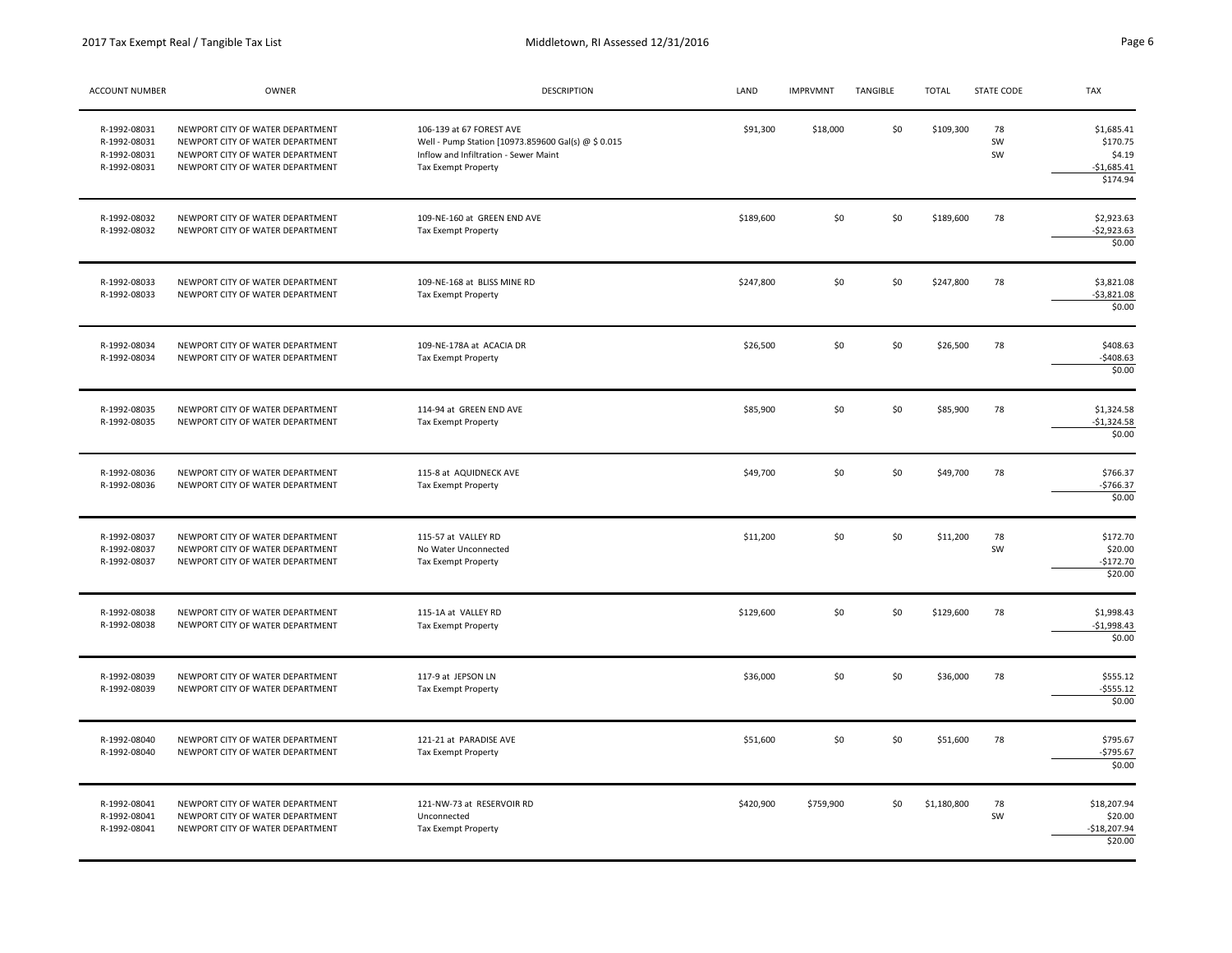|--|

| <b>ACCOUNT NUMBER</b>                                                        | OWNER                                                                                                                                                                                                          | <b>DESCRIPTION</b>                                                                                                                                                                                    | LAND                                  | <b>IMPRVMNT</b>                   | TANGIBLE                                  | <b>TOTAL</b>                            | <b>STATE CODE</b>    | <b>TAX</b>                                                                    |
|------------------------------------------------------------------------------|----------------------------------------------------------------------------------------------------------------------------------------------------------------------------------------------------------------|-------------------------------------------------------------------------------------------------------------------------------------------------------------------------------------------------------|---------------------------------------|-----------------------------------|-------------------------------------------|-----------------------------------------|----------------------|-------------------------------------------------------------------------------|
| R-1992-08042<br>R-1992-08042                                                 | NEWPORT CITY OF WATER DEPARTMENT<br>NEWPORT CITY OF WATER DEPARTMENT                                                                                                                                           | 127-6 at HANGING ROCKS RD<br>Tax Exempt Property                                                                                                                                                      | \$171,300                             | \$55,000                          | \$0                                       | \$226,300                               | 78                   | \$3,489.55<br>$-53,489.55$<br>\$0.00                                          |
| R-1992-08043<br>R-1992-08043                                                 | NEWPORT CITY OF WATER DEPARTMENT<br>NEWPORT CITY OF WATER DEPARTMENT                                                                                                                                           | 127-10 at HANGING ROCKS RD<br><b>Tax Exempt Property</b>                                                                                                                                              | \$247,100                             | \$0                               | 50                                        | \$247,100                               | 78                   | \$3,810.28<br>$-53,810.28$<br>\$0.00                                          |
| R-1992-08044<br>R-1992-08044                                                 | NEWPORT CITY OF WATER DEPARTMENT<br>NEWPORT CITY OF WATER DEPARTMENT                                                                                                                                           | 127-16 at PARADISE AVE<br>Tax Exempt Property                                                                                                                                                         | \$612,300                             | \$0                               | \$0                                       | \$612,300                               | 78                   | \$9,441.67<br>$-$9,441.67$<br>\$0.00                                          |
| R-1992-08045<br>R-1992-08045                                                 | NEWPORT CITY OF WATER DEPARTMENT<br>NEWPORT CITY OF WATER DEPARTMENT                                                                                                                                           | 127-17 at HANGING ROCKS RD<br>Tax Exempt Property                                                                                                                                                     | \$1,024,800                           | \$0                               | \$0                                       | \$1,024,800                             | 78                   | \$15,802.42<br>$-515,802.42$<br>\$0.00                                        |
| R-1992-08046<br>R-1992-08046                                                 | NEWPORT CITY OF WATER DEPARTMENT<br>NEWPORT CITY OF WATER DEPARTMENT                                                                                                                                           | 131-2 at THIRD BEACH RD<br><b>Tax Exempt Property</b>                                                                                                                                                 | \$38,300                              | \$0                               | \$0                                       | \$38,300                                | 78                   | \$590.59<br>$-$590.59$<br>\$0.00                                              |
| R-1999-00151<br>R-1999-00151<br>R-1999-00151<br>R-1999-00151<br>R-1999-00151 | NEWPORT COUNTY COMMUNITY MENTAL HEALTH<br>NEWPORT COUNTY COMMUNITY MENTAL HEALTH<br>NEWPORT COUNTY COMMUNITY MENTAL HEALTH<br>NEWPORT COUNTY COMMUNITY MENTAL HEALTH<br>NEWPORT COUNTY COMMUNITY MENTAL HEALTH | 115-36 at 127 JOHNNYCAKE HILL RD<br>Consumption Charge [114875 Gal(s) @ \$ 0.015560]<br>Inflow and Infiltration - Sewer Maint<br>Cust Serv Chg - Swr Maint Npt Mtr Read<br><b>Tax Exempt Property</b> | \$204,800                             | \$959,100                         | \$0                                       | \$1,163,900                             | 71<br>SW<br>SW<br>SW | \$17,947.34<br>\$1,787.46<br>\$4.19<br>\$36.17<br>$-$17,947.34$<br>\$1,827.82 |
| R-1992-07980<br>R-1992-07980                                                 | NEWPORT COUNTY REGIONAL YOUNG MENS<br>NEWPORT COUNTY REGIONAL YOUNG MENS                                                                                                                                       | 900-1142 at 792 VALLEY RD<br><b>Tax Exempt Property</b>                                                                                                                                               | \$0                                   | \$5,747,000                       | \$0                                       | \$5,747,000                             | 73                   | \$88,618.74<br>$-$ \$88,618.74<br>\$0.00                                      |
| T-1992-07980<br>T-1992-07980                                                 | NEWPORT COUNTY YMCA<br>NEWPORT COUNTY YMCA                                                                                                                                                                     | NEWPORT COUNTY YMCA - PERSONAL PROPERTY<br><b>Tax Exempt Property</b>                                                                                                                                 | \$0<br>$\pmb{0}$                      | \$0<br>$\mathbf 0$                | \$1,126,895<br>$\mathsf{O}\xspace$        | \$1,126,895<br>$\pmb{0}$                | 73                   | \$17,376.72<br>$-$17,376.72$<br>\$0.00                                        |
| R-1992-08004<br>R-1992-08004                                                 | NEWPORT HISTORICAL SOCIETY<br>NEWPORT HISTORICAL SOCIETY                                                                                                                                                       | 108-SE-116 at VERNON AVE<br>Tax Exempt Property                                                                                                                                                       | \$258,100<br>$\Omega$                 | \$0<br>$\mathbf 0$                | \$0<br>$\mathsf 0$                        | \$258,100<br>$\mathbf 0$                | 71                   | \$3,979.90<br>$-$3,979.90$<br>\$0.00                                          |
| R-1992-08009<br>R-1992-08009<br>R-1992-08009                                 | NEWPORT MASONIC FOUNDATION<br>NEWPORT MASONIC FOUNDATION<br>NEWPORT MASONIC FOUNDATION                                                                                                                         | 119-1 at 152 WYATT RD<br>Unconnected<br>Tax Exempt Property                                                                                                                                           | \$203,700<br>$\pmb{0}$<br>$\mathbf 0$ | \$539,000<br>$\Omega$<br>$\Omega$ | \$0<br>$\mathsf 0$<br>$\mathsf{O}\xspace$ | \$742,700<br>$\mathbf 0$<br>$\mathbf 0$ | 71<br>SW             | \$11,452.43<br>\$20.00<br>$-$11,452.43$<br>\$20.00                            |
| R-1992-08107<br>R-1992-08107                                                 | NORMAN BIRD SANCTUARY LORRILARD LOUIS<br>NORMAN BIRD SANCTUARY LORRILARD LOUIS                                                                                                                                 | 126-65 at THIRD BEACH RD<br>Tax Exempt Property                                                                                                                                                       | \$2,064,900<br>$\Omega$               | \$0<br>$\mathbf 0$                | \$0<br>$\mathbf 0$                        | \$2,064,900<br>$\mathbf 0$              | 73                   | \$31,840.76<br>$-531,840.76$<br>\$0.00                                        |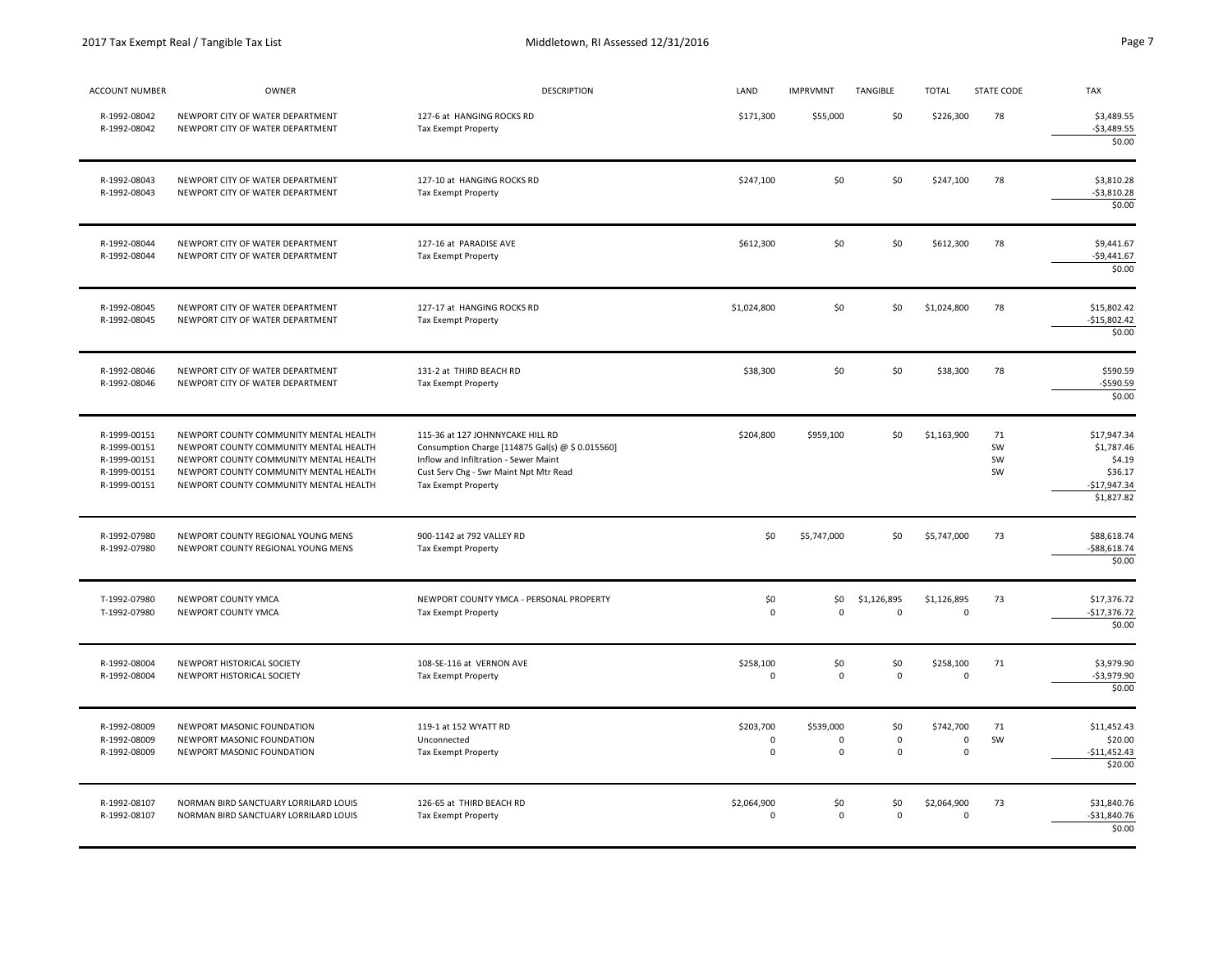| ACCOUNT NUMBER<br>R-1992-08108<br>R-1992-08108                               | OWNER<br>NORMAN BIRD SANCTUARY LORRILARD LOUIS<br>NORMAN BIRD SANCTUARY LORRILARD LOUIS                                                                                | <b>DESCRIPTION</b><br>127-5 at PARADISE AVE<br>Tax Exempt Property                                                                                                                        | LAND<br>\$566,300<br>$\mathbf 0$ | <b>IMPRVMNT</b><br>\$0<br>$\mathbf 0$ | <b>TANGIBLE</b><br>\$0<br>0 | <b>TOTAL</b><br>\$566,300<br>$\mathbf 0$ | STATE CODE<br>73     | <b>TAX</b><br>\$8,732.35<br>$-58,732.35$<br>\$0.00                      |
|------------------------------------------------------------------------------|------------------------------------------------------------------------------------------------------------------------------------------------------------------------|-------------------------------------------------------------------------------------------------------------------------------------------------------------------------------------------|----------------------------------|---------------------------------------|-----------------------------|------------------------------------------|----------------------|-------------------------------------------------------------------------|
| R-1992-08109<br>R-1992-08109                                                 | NORMAN BIRD SANCTUARY LORRILARD LOUIS<br>NORMAN BIRD SANCTUARY LORRILARD LOUIS                                                                                         | 127-9 at HANGING ROCKS RD<br>Tax Exempt Property                                                                                                                                          | \$918,100<br>$\mathbf 0$         | \$0<br>$\mathbf 0$                    | \$0<br>$\mathbf 0$          | \$918,100<br>$\mathbf 0$                 | 73                   | \$14,157.10<br>$-$14,157.10$<br>\$0.00                                  |
| R-1992-08110<br>R-1992-08110                                                 | NORMAN BIRD SANCTUARY LORRILARD LOUIS<br>NORMAN BIRD SANCTUARY LORRILARD LOUIS                                                                                         | 130-19 at INDIAN AVE<br>Tax Exempt Property                                                                                                                                               | \$862,400<br>0                   | \$0<br>$\pmb{0}$                      | \$0<br>$\mathsf 0$          | \$862,400<br>$\mathbf 0$                 | 73                   | \$13,298.21<br>$-$13,298.21$<br>\$0.00                                  |
| R-1992-08111<br>R-1992-08111                                                 | NORMAN BIRD SANCTUARY LORRILARD LOUIS<br>NORMAN BIRD SANCTUARY LORRILARD LOUIS                                                                                         | 130-63 at THIRD BEACH RD<br><b>Tax Exempt Property</b>                                                                                                                                    | \$1,684,700                      | \$0                                   | \$0                         | \$1,684,700                              | 73                   | \$25,978.07<br>$-$25,978.07$<br>\$0.00                                  |
| R-1999-00581<br>R-1999-00581                                                 | NORMAN BIRD SANCTUARY TRUST<br>NORMAN BIRD SANCTUARY TRUST                                                                                                             | 126-215 at 583 THIRD BEACH RD<br>Tax Exempt Property                                                                                                                                      | \$1,860,100                      | \$1,187,300                           | \$0                         | \$3,047,400                              | 73                   | \$46,990.91<br>-\$46,990.91<br>\$0.00                                   |
| R-2001-00572<br>R-2001-00572                                                 | NORMAN BIRD SANCTUARY TRUST<br>NORMAN BIRD SANCTUARY TRUST                                                                                                             | 125-44A at GREEN END AVE<br>Tax Exempt Property                                                                                                                                           | \$168,100                        | \$0                                   | \$0                         | \$168,100                                | 73                   | \$2,592.10<br>$-$2,592.10$<br>\$0.00                                    |
| R-2004-00272<br>R-2004-00272                                                 | NORMAN BIRD SANCTUARY TRUST<br>NORMAN BIRD SANCTUARY TRUST                                                                                                             | 131-1 at THIRD BEACH RD<br>Tax Exempt Property                                                                                                                                            | \$1,178,500                      | \$182,800                             | \$0                         | \$1,361,300                              | 73                   | \$20,991.25<br>\$20,991.25<br>\$0.00                                    |
| R-2004-00273<br>R-2004-00273                                                 | NORMAN BIRD SANCTUARY TRUST<br>NORMAN BIRD SANCTUARY TRUST                                                                                                             | 131-6 at THIRD BEACH RD<br>Tax Exempt Property                                                                                                                                            | \$1,265,000                      | \$0                                   | \$0                         | \$1,265,000                              | 73                   | \$19,506.30<br>$-$19,506.30$<br>\$0.00                                  |
| R-1992-08115<br>R-1992-08115                                                 | NORMAN BRADFORD JR ETALS TRUSTEES<br>NORMAN BRADFORD JR ETALS TRUSTEES                                                                                                 | 130-64 at HANGING ROCKS RD<br>Tax Exempt Property                                                                                                                                         | \$1,569,600                      | \$0                                   | \$0                         | \$1,569,600                              | 73                   | \$24,203.23<br>$-524,203.23$<br>\$0.00                                  |
| R-1992-08120<br>R-1992-08120<br>R-1992-08120<br>R-1992-08120<br>R-1992-08120 | NORTH END CLUB OF NEWPORT RI &<br>NORTH END CLUB OF NEWPORT RI &<br>NORTH END CLUB OF NEWPORT RI &<br>NORTH END CLUB OF NEWPORT RI &<br>NORTH END CLUB OF NEWPORT RI & | 107-SE-82 at 26 BROOKDALE RD<br>Consumption Charge [51151 Gal(s) @ \$ 0.015560]<br>Inflow and Infiltration - Sewer Maint<br>Cust Serv Chg - Swr Maint Npt Mtr Read<br>Tax Exempt Property | \$208,600                        | \$265,600                             | \$0                         | \$474,200                                | 73<br>SW<br>SW<br>SW | \$7,312.16<br>\$795.91<br>\$4.19<br>\$36.17<br>$-57,312.16$<br>\$836.27 |
| R-1992-08121<br>R-1992-08121<br>R-1992-08121                                 | NORTH END CLUB OF NEWPORT RI &<br>NORTH END CLUB OF NEWPORT RI &<br>NORTH END CLUB OF NEWPORT RI &                                                                     | 107-SE-84 at BROOKDALE RD<br>No Water Unconnected<br>Tax Exempt Property                                                                                                                  | \$98,900                         | \$0                                   | \$0                         | \$98,900                                 | 73<br>SW             | \$1,525.04<br>\$20.00<br>$-$1,525.04$<br>\$20.00                        |
| T-1992-08120                                                                 | NORTH END CLUB OF NPT RI INC                                                                                                                                           | NORTH END CLUB OF NEWPORT RI - PERSONAL PROPERTY                                                                                                                                          | \$0                              | \$0                                   | \$24,460                    | \$24,460                                 | 73                   | \$377.17                                                                |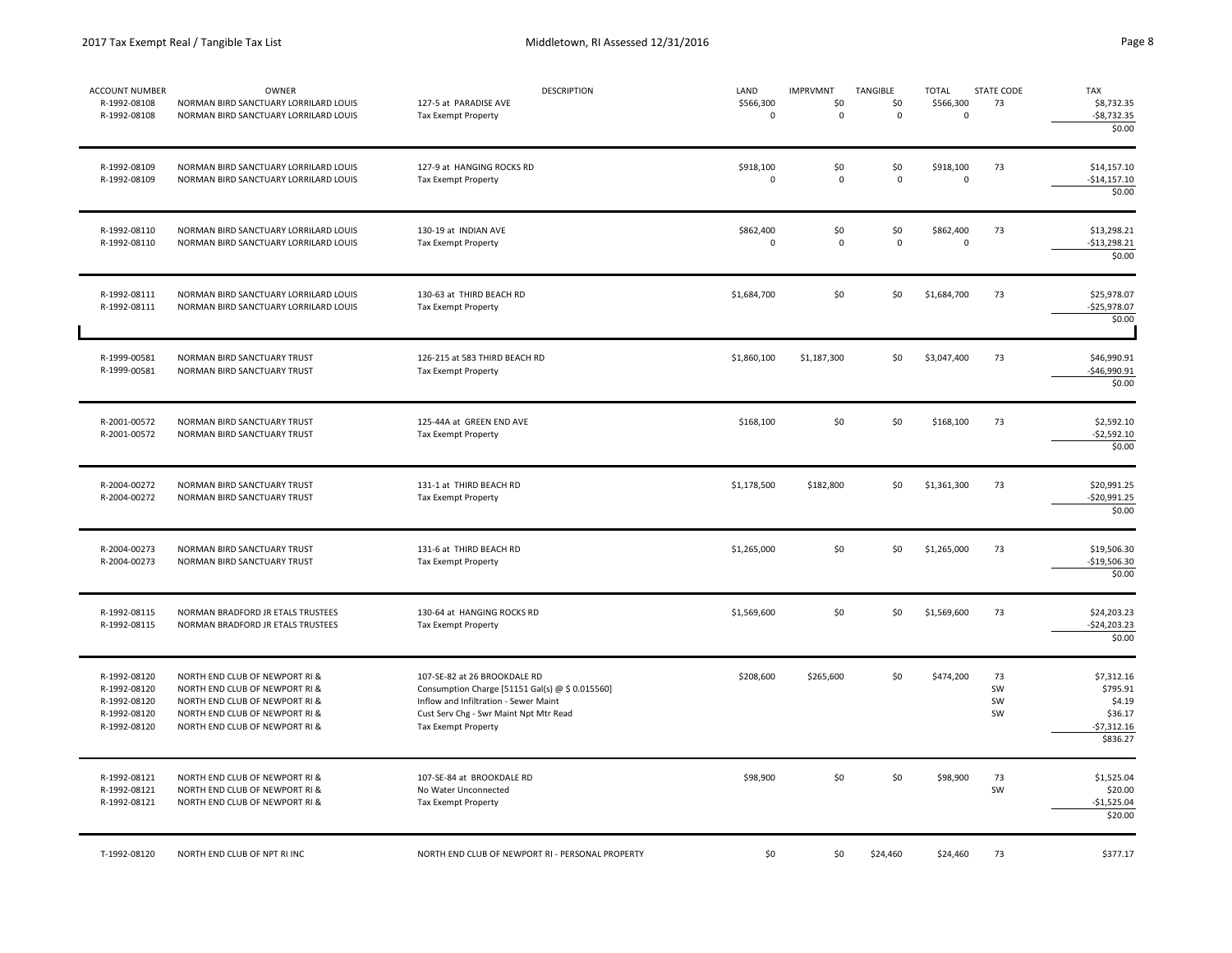| <b>ACCOUNT NUMBER</b><br>T-1992-08120        | <b>OWNER</b><br>NORTH END CLUB OF NPT RI INC                                                                               | <b>DESCRIPTION</b><br>Tax Exempt Property                             | LAND        | <b>IMPRVMNT</b> | TANGIBLE | <b>TOTAL</b> | STATE CODE | <b>TAX</b><br>$-5377.17$<br>\$0.00               |
|----------------------------------------------|----------------------------------------------------------------------------------------------------------------------------|-----------------------------------------------------------------------|-------------|-----------------|----------|--------------|------------|--------------------------------------------------|
| R-2000-00341<br>R-2000-00341                 | OSIRIS HOLDING OF RHODE ISLAND INC<br>OSIRIS HOLDING OF RHODE ISLAND INC                                                   | 129-61 at 123 HOWLAND AVE<br>Tax Exempt Property                      | \$3,498,700 | \$4,500         | \$0      | \$3,503,200  | 70         | \$54,019.34<br>$-$54,019.34$<br>\$0.00           |
| R-1997-00203<br>R-1997-00203                 | POTTER ANIMAL LEAGUE INC<br>POTTER ANIMAL LEAGUE INC                                                                       | 800-500 at 87 OLIPHANT LN<br>Tax Exempt Property                      | \$0         | \$989,700       | \$0      | \$989,700    | 71         | \$15,261.17<br>$-$15,261.17$<br>\$0.00           |
| R-1992-09138<br>R-1992-09138                 | PUBLIC SCHOOL COMMITTEE<br>PUBLIC SCHOOL COMMITTEE                                                                         | 119-17 at BERKELEY AVE<br>Tax Exempt Property                         | \$243,500   | \$0             | \$0      | \$243,500    | 79         | \$3,754.77<br>$-53,754.77$<br>\$0.00             |
| R-1992-09199<br>R-1992-09199                 | R I HOSPITAL TRUST NATIONAL BANK<br>R I HOSPITAL TRUST NATIONAL BANK                                                       | 130-18C at INDIAN AVE<br>Tax Exempt Property                          | \$656,600   | \$0             | \$0      | \$656,600    | 73         | \$10,124.77<br>$-$10,124.77$<br>\$0.00           |
| T-1992-09197<br>T-1992-09197                 | RHODE ISLAND ARTS FOUNDATION<br>RHODE ISLAND ARTS FOUNDATION                                                               | NEWPORT MUSIC FESTIVAL - PERSONAL PROPERTY<br>Tax Exempt Property     | \$0         | \$0             | \$31,599 | \$31,599     | 73         | \$487.26<br>$-5487.26$<br>\$0.00                 |
| T-1995-00537<br>T-1995-00537                 | RHODE ISLAND BLOOD CENTER<br>RHODE ISLAND BLOOD CENTER                                                                     | RHODE ISLAND BLOOD CENTER - PERSONAL PROPERTY<br>Tax Exempt Property  | \$0         | \$0             | \$32,956 | \$32,956     | 73         | \$508.18<br>$-5508.18$<br>\$0.00                 |
| R-1992-09514<br>R-1992-09514                 | RHODE ISLAND PUBLIC TRANSIT AUTHORITY<br>RHODE ISLAND PUBLIC TRANSIT AUTHORITY                                             | 103-2 at CODDINGTON HWY<br>Tax Exempt Property                        | \$420,800   | \$108,100       | \$0      | \$528,900    | 80         | \$8,155.64<br>$-58,155.64$<br>\$0.00             |
| R-1992-09518<br>R-1992-09518                 | RHODE ISLAND SOCIETY SONS OF THE<br>RHODE ISLAND SOCIETY SONS OF THE                                                       | 108-SE-117 at VERNON AVE<br>Tax Exempt Property                       | \$8,900     | \$0             | \$0      | \$8,900      | 73         | \$137.24<br>$-$137.24$<br>\$0.00                 |
| R-2000-00349<br>R-2000-00349                 | SAINT COLUMBAS THE BERKELEY MEMORIAL<br>SAINT COLUMBAS THE BERKELEY MEMORIAL                                               | 129-69 at 45 INDIAN AVE<br>Tax Exempt Property                        | \$1,121,400 | \$1,579,000     | \$0      | \$2,700,400  | 72         | \$41,640.17<br>$-$41,640.17$<br>\$0.00           |
| R-1992-10015<br>R-1992-10015<br>R-1992-10015 | SAINT GEORGES SCHOOL BOARD OF TRUSTEES<br>SAINT GEORGES SCHOOL BOARD OF TRUSTEES<br>SAINT GEORGES SCHOOL BOARD OF TRUSTEES | 122-92 at PURGATORY RD<br>No Water Unconnected<br>Tax Exempt Property | \$258,000   | \$81,000        | \$0      | \$339,000    | 73<br>SW   | \$5,227.38<br>\$20.00<br>$-55,227.38$<br>\$20.00 |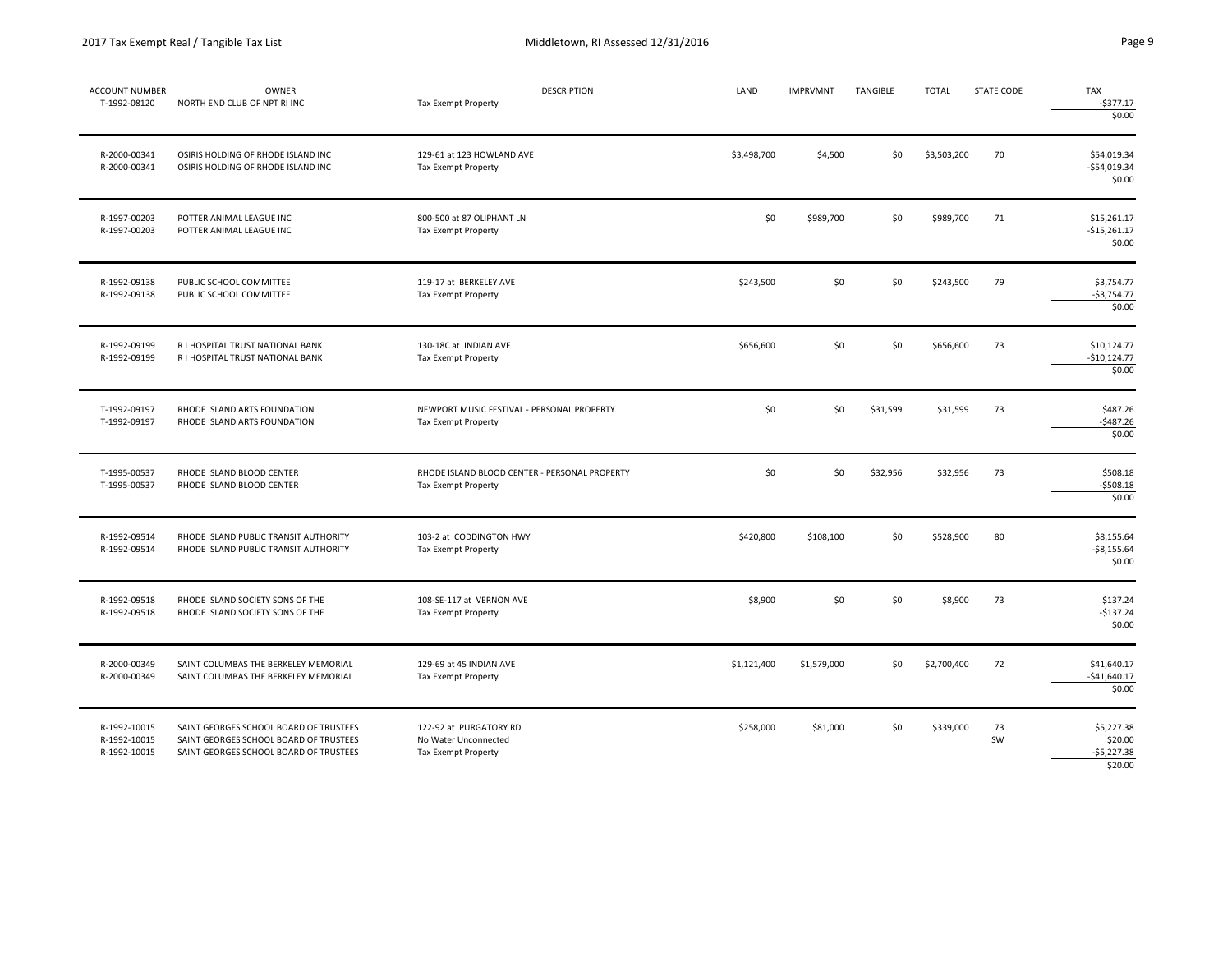| <b>ACCOUNT NUMBER</b>                                                        | <b>OWNER</b>                                                                                                                                                                                                             | DESCRIPTION                                                                                                                                                                                | LAND        | <b>IMPRVMNT</b> | TANGIBLE | TOTAL       | <b>STATE CODE</b>    | <b>TAX</b>                                                                  |
|------------------------------------------------------------------------------|--------------------------------------------------------------------------------------------------------------------------------------------------------------------------------------------------------------------------|--------------------------------------------------------------------------------------------------------------------------------------------------------------------------------------------|-------------|-----------------|----------|-------------|----------------------|-----------------------------------------------------------------------------|
| R-1993-10001<br>R-1993-10001                                                 | SAINT GEORGES SCHOOL BOARD OF TRUSTEES<br>SAINT GEORGES SCHOOL BOARD OF TRUSTEES                                                                                                                                         | 121-35X at PURGATORY RD<br>Tax Exempt Property                                                                                                                                             | \$0         | \$1,088,600     | \$0      | \$1,088,600 | 73                   | \$16,786.21<br>$-$16,786.21$<br>\$0.00                                      |
| R-1993-10002<br>R-1993-10002                                                 | SAINT GEORGES SCHOOL BOARD OF TRUSTEES<br>SAINT GEORGES SCHOOL BOARD OF TRUSTEES                                                                                                                                         | 121-38X at PURGATORY RD<br>Tax Exempt Property                                                                                                                                             | \$161,700   | \$0             | \$0      | \$161,700   | 73                   | \$2,493.41<br>$-$2,493.41$<br>\$0.00                                        |
| R-1992-10017<br>R-1992-10017                                                 | SAINT LUCYS CHURCH MIDDLETOWN CORP<br>SAINT LUCYS CHURCH MIDDLETOWN CORP                                                                                                                                                 | 107-NE-11X at 911 WEST MAIN RD<br>Tax Exempt Property                                                                                                                                      | \$2,454,900 | \$5,887,000     | \$0      | \$8,341,900 | 56                   | \$128,632.10<br>$-$128,632.10$<br>\$0.00                                    |
| R-1992-10018<br>R-1992-10018                                                 | SAINT PETERS EVANGELICAL LUTHERAN<br>SAINT PETERS EVANGELICAL LUTHERAN                                                                                                                                                   | 108-SW-151 at FREEBORN ST REAR<br>Tax Exempt Property                                                                                                                                      | \$10,900    | 50              | 50       | \$10,900    | 72                   | \$168.08<br>$-5168.08$<br>\$0.00                                            |
| R-1992-10034<br>R-1992-10034<br>R-1992-10034<br>R-1992-10034<br>R-1992-10034 | SALVATION ARMY OF RHODE ISLAND<br>SALVATION ARMY OF RHODE ISLAND<br>SALVATION ARMY OF RHODE ISLAND<br>SALVATION ARMY OF RHODE ISLAND<br>SALVATION ARMY OF RHODE ISLAND                                                   | 112-506 at 15 BLUE GRASS DR<br>Consumption Charge [71998 Gal(s) @ \$ 0.015560]<br>Inflow and Infiltration - Sewer Maint<br>Cust Serv Chg - Swr Maint Npt Mtr Read<br>Tax Exempt Property   | \$166,000   | \$215,700       | 50       | \$381,700   | 56<br>SW<br>SW<br>SW | \$5,885.81<br>\$1,120.29<br>\$4.19<br>\$36.17<br>$-55,885.81$<br>\$1,160.65 |
| R-2008-00081<br>R-2008-00081<br>R-2008-00081<br>R-2008-00081<br>R-2008-00081 | SISTERS OF ST JOSEPH OF CLUNY PROVINCE O<br>SISTERS OF ST JOSEPH OF CLUNY PROVINCE O<br>SISTERS OF ST JOSEPH OF CLUNY PROVINCE O<br>SISTERS OF ST JOSEPH OF CLUNY PROVINCE O<br>SISTERS OF ST JOSEPH OF CLUNY PROVINCE O | 108-SE-136 at 7 RESTMERE TERR<br>Consumption Charge [13885 Gal(s) @ \$ 0.015560]<br>Inflow and Infiltration - Sewer Maint<br>Cust Serv Chg - Swr Maint Npt Mtr Read<br>Tax Exempt Property | \$171,700   | \$197,100       | \$0      | \$368,800   | 72<br>SW<br>SW<br>SW | \$5,686.90<br>\$216.05<br>\$4.19<br>\$72.34<br>$-55,686.90$<br>\$292.58     |
| T-2017-00010<br>T-2017-00010                                                 | SMITH CRAIG<br>SMITH CRAIG                                                                                                                                                                                               | SMITH FARM - PERSONAL PROPERTY<br>Tax Exempt Property                                                                                                                                      | \$0         | \$0             | \$5,000  | \$5,000     | 73                   | \$77.10<br>$-577.10$<br>\$0.00                                              |
| R-1992-11115<br>R-1992-11115                                                 | ST COLUMBAS THE BERKELEY MEMORIAL<br>ST COLUMBAS THE BERKELEY MEMORIAL                                                                                                                                                   | 129-63 at 55 VAUCLUSE AVE<br>Tax Exempt Property                                                                                                                                           | \$483,800   | \$30,000        | \$0      | \$513,800   | 72                   | \$7,922.80<br>$-57,922.80$<br>\$0.00                                        |
| R-2001-00378<br>R-2001-00378                                                 | ST COLUMBAS THE BERKELEY MEMORIAL CHAP<br>ST COLUMBAS THE BERKELEY MEMORIAL CHAP                                                                                                                                         | 129-66 at 390 INDIAN AVE<br>Tax Exempt Property                                                                                                                                            | \$656,200   | \$203,200       | \$0      | \$859,400   | 56                   | \$13,251.95<br>$-$13,251.95$<br>\$0.00                                      |
| R-1992-11118<br>R-1992-11118<br>R-1992-11118<br>R-1992-11118<br>R-1992-11118 | ST GEORGES SCHOOL<br>ST GEORGES SCHOOL<br>ST GEORGES SCHOOL<br>ST GEORGES SCHOOL<br>ST GEORGES SCHOOL                                                                                                                    | 121-36 at PARADISE AVE<br>Consumption Charge [4280 Gal(s) @ \$ 0.015560]<br>Inflow and Infiltration - Sewer Maint<br>Cust Serv Chg - Swr Maint Npt Mtr Read<br><b>Tax Exempt Property</b>  | \$1,637,600 | \$0             | \$0      | \$1,637,600 | 73<br>SW<br>SW<br>SW | \$25,251.79<br>\$66.60<br>\$4.19<br>\$36.17<br>$-$25,251.79$<br>\$106.96    |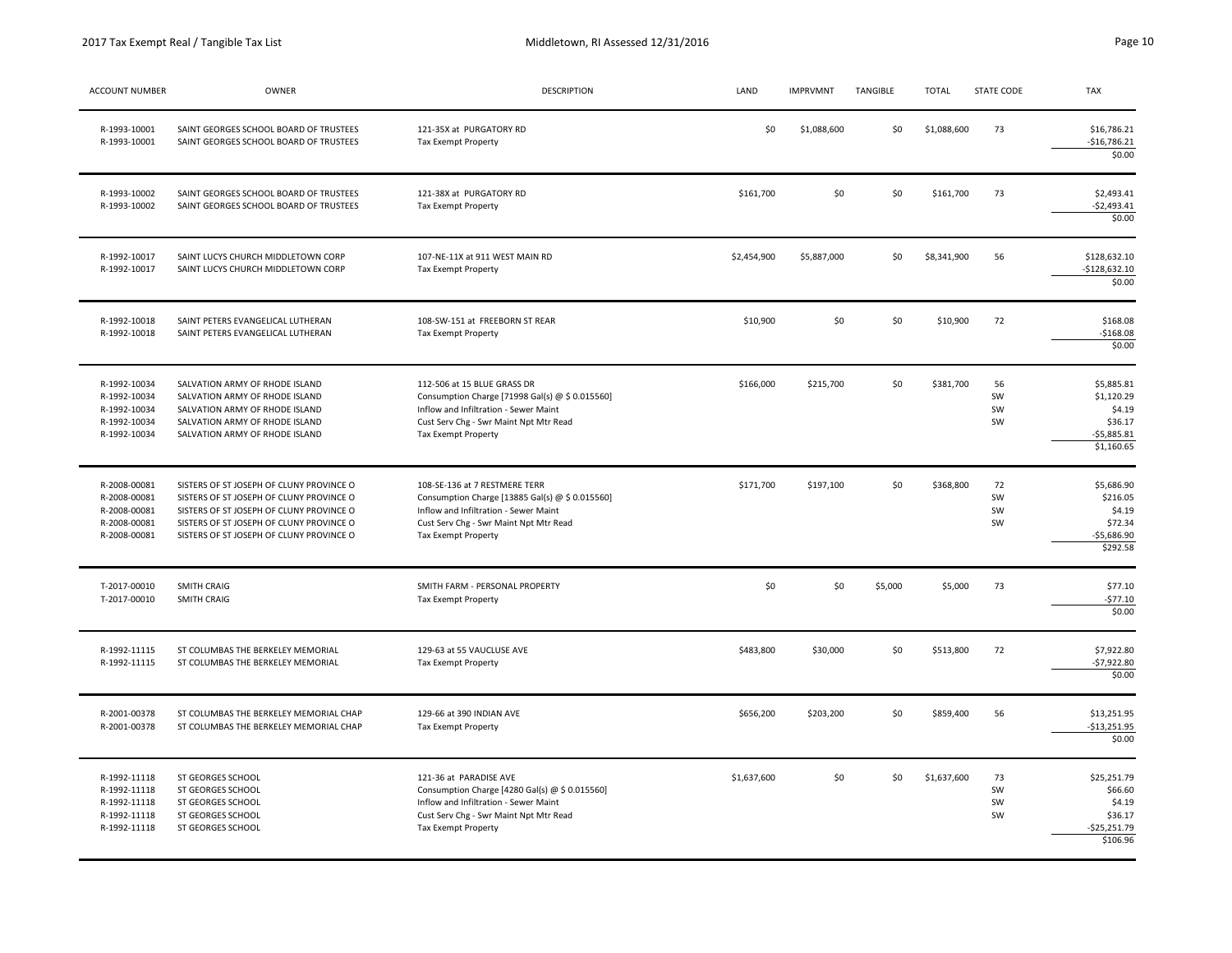| <b>ACCOUNT NUMBER</b>                                                        | OWNER                                                                                                                               | <b>DESCRIPTION</b>                                                                                                                                                                              | LAND         | <b>IMPRVMNT</b> | TANGIBLE | <b>TOTAL</b> | <b>STATE CODE</b>    | <b>TAX</b>                                                                              |
|------------------------------------------------------------------------------|-------------------------------------------------------------------------------------------------------------------------------------|-------------------------------------------------------------------------------------------------------------------------------------------------------------------------------------------------|--------------|-----------------|----------|--------------|----------------------|-----------------------------------------------------------------------------------------|
| R-1992-11121<br>R-1992-11121                                                 | ST GEORGES SCHOOL<br>ST GEORGES SCHOOL                                                                                              | 121-SW-26 at PURGATORY RD<br>Tax Exempt Property                                                                                                                                                | \$423,400    | \$0             | \$0      | \$423,400    | 73                   | \$6,528.83<br>$-56,528.83$<br>\$0.00                                                    |
| R-2004-00090<br>R-2004-00090<br>R-2004-00090<br>R-2004-00090<br>R-2004-00090 | ST GEORGES SCHOOL<br>ST GEORGES SCHOOL<br>ST GEORGES SCHOOL<br>ST GEORGES SCHOOL<br>ST GEORGES SCHOOL                               | 121-SW-39 at 372+388 PURGATORY RD<br>Consumption Charge [881941 Gal(s) @ \$ 0.015560]<br>Inflow and Infiltration - Sewer Maint<br>Cust Serv Chg - Swr Maint Npt Mtr Read<br>Tax Exempt Property | \$32,983,500 | \$66,163,400    | \$0      | \$99,146,900 | 73<br>SW<br>SW<br>SW | \$1,528,845.20<br>\$13,723.00<br>\$4.19<br>\$687.23<br>$-$1,528,845.20$<br>\$14,414.42  |
| R-2007-00274<br>R-2007-00274<br>R-2007-00274                                 | STATE OF RHODE ISLAND<br>STATE OF RHODE ISLAND<br>STATE OF RHODE ISLAND                                                             | 122-120 at TUCKERMAN AVE<br>No Water Unconnected<br>Tax Exempt Property                                                                                                                         | \$2,126,600  | \$0             | \$0      | \$2,126,600  | 80<br>SW             | \$32,792.17<br>\$20.00<br>$-532,792.17$<br>\$20.00                                      |
| R-1992-11178<br>R-1992-11178<br>R-1992-11178                                 | STATE OF RHODE ISLAND &<br>STATE OF RHODE ISLAND &<br>STATE OF RHODE ISLAND &                                                       | 113-188 at 122 WYATT RD<br>Unconnected<br>Tax Exempt Property                                                                                                                                   | \$208,000    | \$121,400       | \$0      | \$329,400    | 80<br>SW             | \$5,079.35<br>\$20.00<br>$-$5,079.35$<br>\$20.00                                        |
| R-1992-11179<br>R-1992-11179<br>R-1992-11179<br>R-1992-11179<br>R-1992-11179 | STATE OF RHODE ISLAND &<br>STATE OF RHODE ISLAND &<br>STATE OF RHODE ISLAND &<br>STATE OF RHODE ISLAND &<br>STATE OF RHODE ISLAND & | 114-278 at 12 WILLIAM DR<br>Consumption Charge [233330 Gal(s) @ \$ 0.015560]<br>Inflow and Infiltration - Sewer Maint<br>Cust Serv Chg - Swr Maint Npt Mtr Read<br>Tax Exempt Property          | \$186,100    | \$184,300       | \$0      | \$370,400    | 80<br>SW<br>SW<br>SW | \$5,711.57<br>\$3,630.61<br>\$4.19<br>\$36.17<br>$-$5,711.57$<br>\$3,670.97             |
| R-1992-11180<br>R-1992-11180<br>R-1992-11180<br>R-1992-11180<br>R-1992-11180 | STATE OF RHODE ISLAND &<br>STATE OF RHODE ISLAND &<br>STATE OF RHODE ISLAND &<br>STATE OF RHODE ISLAND &<br>STATE OF RHODE ISLAND & | 114-508 at 910 AQUIDNECK AVE<br>Consumption Charge [3587130 Gal(s) @ \$ 0.015560]<br>Inflow and Infiltration - Sewer Maint<br>Cust Serv Chg - Swr Maint Npt Mtr Read<br>Tax Exempt Property     | \$260,900    | \$174,100       | \$0      | \$435,000    | 80<br>SW<br>SW<br>SW | \$6,707.70<br>\$55,815.74<br>\$4.19<br>\$72.34<br>$-56,707.70$<br>\$55,892.27           |
| R-1992-11181<br>R-1992-11181<br>R-1992-11181<br>R-1992-11181<br>R-1992-11181 | STATE OF RHODE ISLAND &<br>STATE OF RHODE ISLAND &<br>STATE OF RHODE ISLAND &<br>STATE OF RHODE ISLAND &<br>STATE OF RHODE ISLAND & | 117-3B at 620 JEPSON LN<br>Consumption Charge [270757 Gal(s) @ \$ 0.015560]<br>Inflow and Infiltration - Sewer Maint<br>Cust Serv Chg - Swr Maint Npt Mtr Read<br>Tax Exempt Property           | \$192,200    | \$181,300       | \$0      | \$373,500    | 80<br>SW<br>SW<br>SW | \$5,759.37<br>\$4,212.98<br>\$4.19<br>\$36.17<br>$-$5,759.37$<br>$$4,253.\overline{34}$ |
| R-1992-11182<br>R-1992-11182<br>R-1992-11182<br>R-1992-11182<br>R-1992-11182 | STATE OF RHODE ISLAND &<br>STATE OF RHODE ISLAND &<br>STATE OF RHODE ISLAND &<br>STATE OF RHODE ISLAND &<br>STATE OF RHODE ISLAND & | 121-NW-109 at 8 TONI-LYNN TERR<br>Consumption Charge [290131 Gal(s) @ \$ 0.015560]<br>Inflow and Infiltration - Sewer Maint<br>Cust Serv Chg - Swr Maint Npt Mtr Read<br>Tax Exempt Property    | \$204,900    | \$242,600       | \$0      | \$447,500    | 80<br>SW<br>SW<br>SW | \$6,900.45<br>\$4,514.44<br>\$4.19<br>\$36.17<br>$-$6,900.45$<br>\$4,554.80             |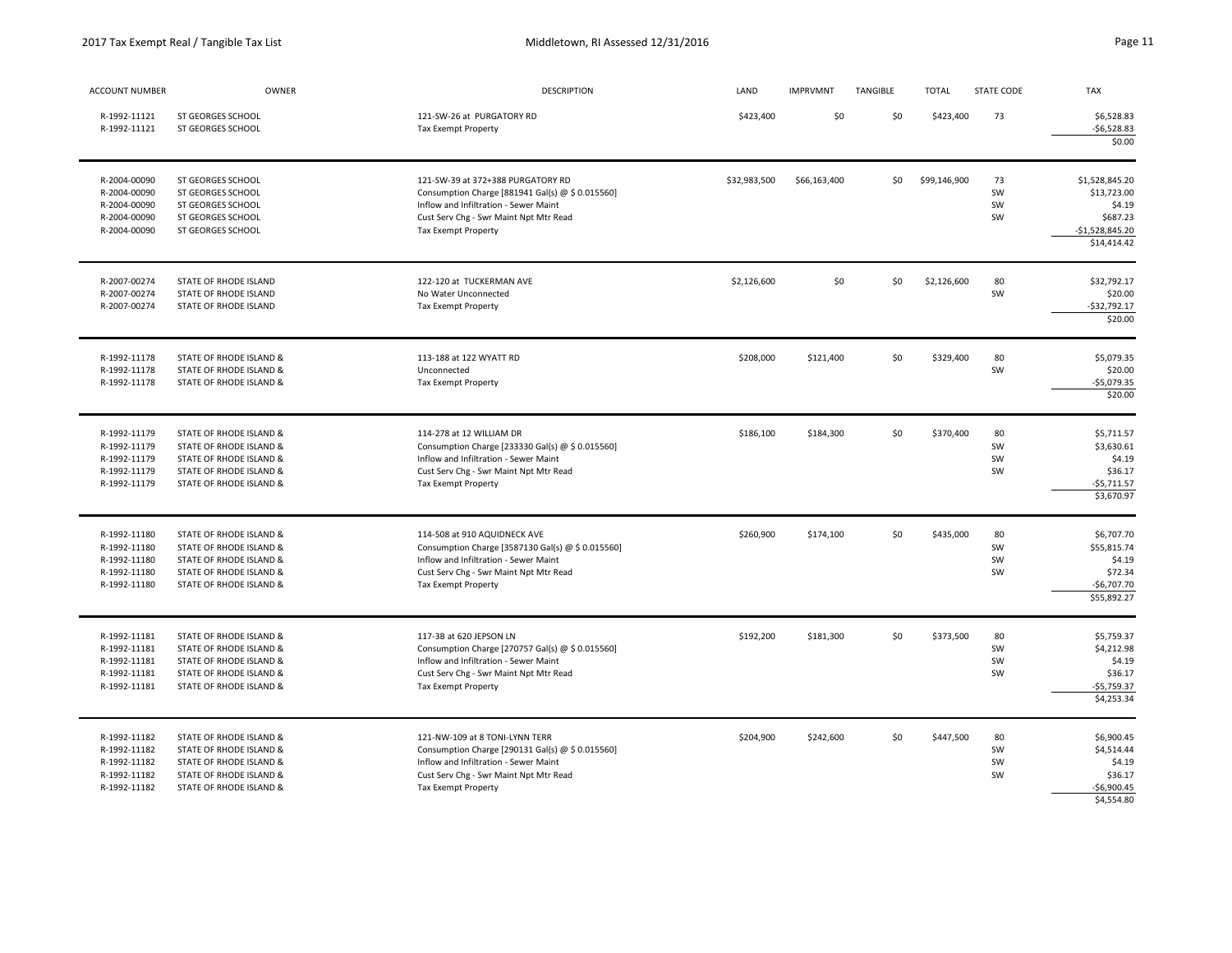| <b>ACCOUNT NUMBER</b>                                                        | <b>OWNER</b>                                                                                                                                                                                                             | <b>DESCRIPTION</b>                                                                                                                                                                              | LAND        | <b>IMPRVMNT</b> | TANGIBLE | <b>TOTAL</b> | <b>STATE CODE</b>    | <b>TAX</b>                                                                     |
|------------------------------------------------------------------------------|--------------------------------------------------------------------------------------------------------------------------------------------------------------------------------------------------------------------------|-------------------------------------------------------------------------------------------------------------------------------------------------------------------------------------------------|-------------|-----------------|----------|--------------|----------------------|--------------------------------------------------------------------------------|
| R-1992-11184<br>R-1992-11184                                                 | STATE OF RHODE ISLAND &<br>STATE OF RHODE ISLAND &                                                                                                                                                                       | 122-121 at TUCKERMAN AVE<br>Tax Exempt Property                                                                                                                                                 | \$2,155,500 | \$0             | \$0      | \$2,155,500  | 80                   | \$33,237.81<br>$-533,237.81$<br>\$0.00                                         |
| R-1992-11174<br>R-1992-11174<br>R-1992-11174<br>R-1992-11174<br>R-1992-11174 | STATE OF RHODE ISLAND & NPT CITY<br>STATE OF RHODE ISLAND & NPT CITY<br>STATE OF RHODE ISLAND & NPT CITY<br>STATE OF RHODE ISLAND & NPT CITY<br>STATE OF RHODE ISLAND & NPT CITY                                         | 105-1A at 316 GREENE LN<br>Consumption Charge [418563 Gal(s) @ \$ 0.015560]<br>Inflow and Infiltration - Sewer Maint<br>Cust Serv Chg - Swr Maint Npt Mtr Read<br>Tax Exempt Property           | \$217,400   | \$305,800       | \$0      | \$523,200    | 80<br>SW<br>SW<br>SW | \$8,067.74<br>\$6,512.84<br>\$4.19<br>\$36.17<br>$-$8,067.74$<br>\$6,553.20    |
| R-1992-11177<br>R-1992-11177                                                 | STATE OF RHODE ISLAND & NPT CITY<br>STATE OF RHODE ISLAND & NPT CITY                                                                                                                                                     | 113-28 at AQUIDNECK AVE<br>Tax Exempt Property                                                                                                                                                  | \$148,600   | \$0             | \$0      | \$148,600    | 80                   | \$2,291.41<br>$-52,291.41$<br>\$0.00                                           |
| R-1992-11185<br>R-1992-11185<br>R-1992-11185<br>R-1992-11185<br>R-1992-11185 | STATE OF RHODE ISLAND & PROVIDENCE<br>STATE OF RHODE ISLAND & PROVIDENCE<br>STATE OF RHODE ISLAND & PROVIDENCE<br>STATE OF RHODE ISLAND & PROVIDENCE<br>STATE OF RHODE ISLAND & PROVIDENCE                               | 120-712 at 12 BEAGLE DR<br>Consumption Charge [112353 Gal(s) @ \$ 0.015560]<br>Inflow and Infiltration - Sewer Maint<br>Cust Serv Chg - Swr Maint Npt Mtr Read<br>Tax Exempt Property           | \$185,200   | \$228,800       | \$0      | \$414,000    | 80<br>SW<br>SW<br>SW | \$6,383.88<br>\$1,748.21<br>\$4.19<br>\$36.17<br>$-56,383.88$<br>\$1,788.57    |
| R-1992-11175<br>R-1992-11175<br>R-1992-11175<br>R-1992-11175<br>R-1992-11175 | STATE OF RHODE ISLAND & PROVIDENCE PLANT<br>STATE OF RHODE ISLAND & PROVIDENCE PLANT<br>STATE OF RHODE ISLAND & PROVIDENCE PLANT<br>STATE OF RHODE ISLAND & PROVIDENCE PLANT<br>STATE OF RHODE ISLAND & PROVIDENCE PLANT | 107-SE-251 at 65 VALLEY RD<br>Consumption Charge [113350 Gal(s) @ \$ 0.015560]<br>Inflow and Infiltration - Sewer Maint<br>Cust Serv Chg - Swr Maint Npt Mtr Read<br><b>Tax Exempt Property</b> | \$250,300   | \$616,300       | \$0      | \$866,600    | 80<br>SW<br>SW<br>SW | \$13,362.97<br>\$1,763.73<br>\$4.19<br>\$36.17<br>$-513,362.97$<br>\$1,804.09  |
| R-1992-11183<br>R-1992-11183                                                 | STATE OF RHODE ISLAND & PROVIDENCE PLANT<br>STATE OF RHODE ISLAND & PROVIDENCE PLANT                                                                                                                                     | 122-119 at TUCKERMAN AVE<br>Tax Exempt Property                                                                                                                                                 | \$2,097,700 | \$0             | \$0      | \$2,097,700  | 80                   | \$32,346.53<br>$-$ \$32,346.53<br>\$0.00                                       |
| R-1992-11176<br>R-1992-11176<br>R-1992-11176<br>R-1992-11176<br>R-1992-11176 | STATE OF RHODE ISLAND & RI AIRPORT CORP<br>STATE OF RHODE ISLAND & RI AIRPORT CORP<br>STATE OF RHODE ISLAND & RI AIRPORT CORP<br>STATE OF RHODE ISLAND & RI AIRPORT CORP<br>STATE OF RHODE ISLAND & RI AIRPORT CORP      | 112-24A at 211 FOREST AVE<br>Consumption Charge [91055 Gal(s) @ \$ 0.015560]<br>Inflow and Infiltration - Sewer Maint<br>Cust Serv Chg - Swr Maint Npt Mtr Read<br>Tax Exempt Property          | \$2,794,100 | \$1,534,100     | \$0      | \$4,328,200  | 80<br>SW<br>SW<br>SW | \$66,740.84<br>\$1,416.82<br>\$4.19<br>\$144.68<br>$-$66,740.84$<br>\$1,565.69 |
| R-2002-00005<br>R-2002-00005<br>R-2002-00005<br>R-2002-00005<br>R-2002-00005 | <b>TEMPLE SHALOM</b><br><b>TEMPLE SHALOM</b><br><b>TEMPLE SHALOM</b><br><b>TEMPLE SHALOM</b><br><b>TEMPLE SHALOM</b>                                                                                                     | 108-128 at 223 VALLEY RD<br>Consumption Charge [35522 Gal(s) @ \$ 0.015560]<br>Inflow and Infiltration - Sewer Maint<br>Cust Serv Chg - Swr Maint Npt Mtr Read<br>Tax Exempt Property           | \$180,000   | \$818,100       | \$0      | \$998,100    | 72<br>SW<br>SW<br>SW | \$15.390.70<br>\$552.72<br>\$4.19<br>\$36.17<br>$-$15,390.70$<br>\$593.08      |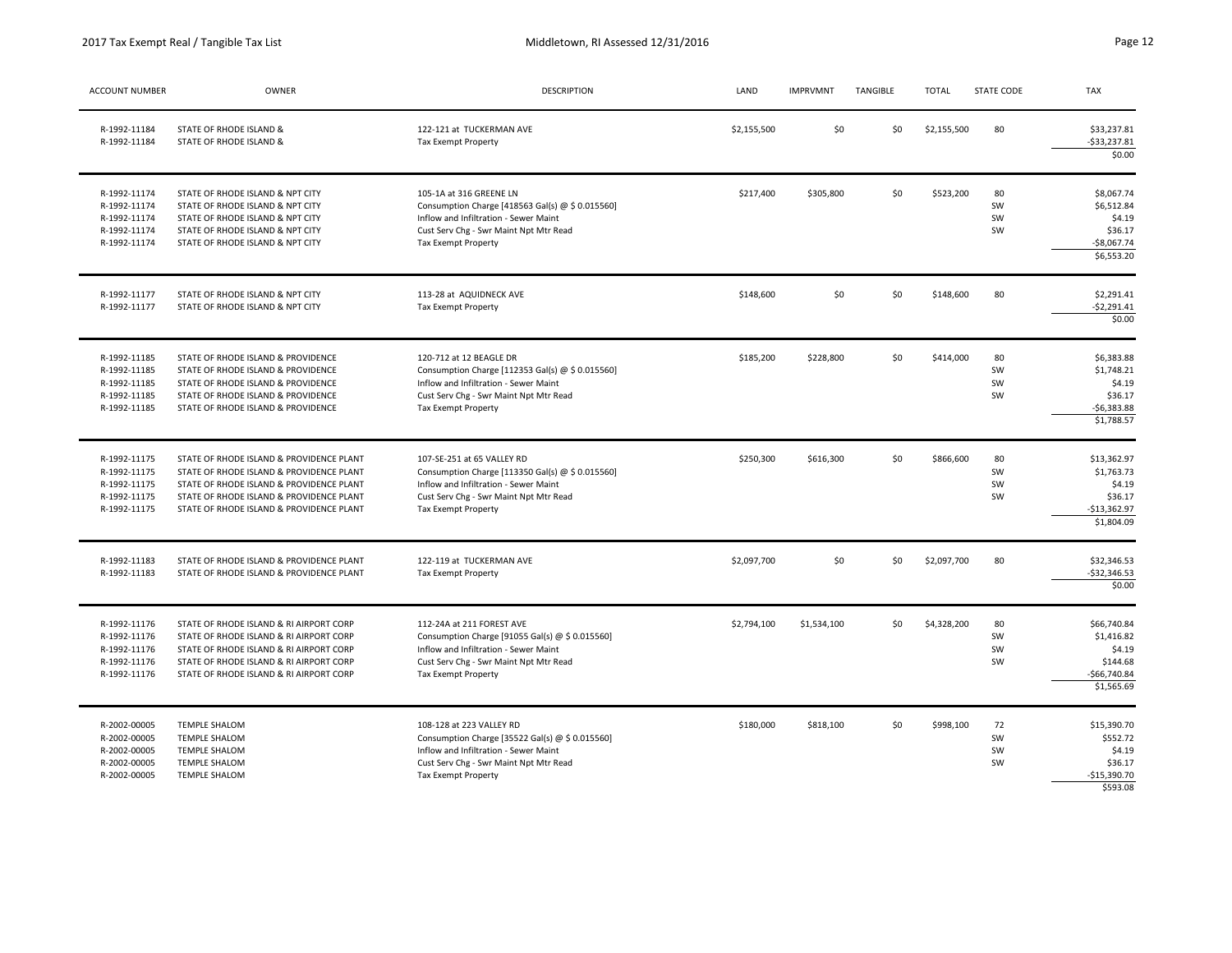| <b>ACCOUNT NUMBER</b>                                                        | OWNER                                                                                                      | <b>DESCRIPTION</b>                                                                                                                                                                            | LAND        | <b>IMPRVMNT</b> | TANGIBLE | <b>TOTAL</b> | <b>STATE CODE</b>    | <b>TAX</b>                                                                   |
|------------------------------------------------------------------------------|------------------------------------------------------------------------------------------------------------|-----------------------------------------------------------------------------------------------------------------------------------------------------------------------------------------------|-------------|-----------------|----------|--------------|----------------------|------------------------------------------------------------------------------|
| R-1992-07450<br>R-1992-07450                                                 | TOWN OF MIDDLETOWN<br>TOWN OF MIDDLETOWN                                                                   | 115-668 at JOHNNYCAKE HILL RD<br>Tax Exempt Property                                                                                                                                          | \$124,700   | \$0             | 50       | \$124,700    | 78                   | \$1,922.87<br>$-$1,922.87$<br>\$0.00                                         |
| R-1992-07451<br>R-1992-07451                                                 | TOWN OF MIDDLETOWN<br>TOWN OF MIDDLETOWN                                                                   | 123-5A at MITCHELL'S LN<br>Tax Exempt Property                                                                                                                                                | \$276,400   | \$0             | \$0      | \$276,400    | 78                   | \$4,262.09<br>$-54,262.09$<br>\$0.00                                         |
| R-1992-09124<br>R-1992-09124<br>R-1992-09124<br>R-1992-09124<br>R-1992-09124 | TOWN OF MIDDLETOWN<br>TOWN OF MIDDLETOWN<br>TOWN OF MIDDLETOWN<br>TOWN OF MIDDLETOWN<br>TOWN OF MIDDLETOWN | 111-36 at 26 OLIPHANT LN<br>Consumption Charge [61130 Gal(s) @ \$ 0.015560]<br>Inflow and Infiltration - Sewer Maint<br>Cust Serv Chg - Swr Maint Npt Mtr Read<br>Tax Exempt Property         | \$777,200   | \$0             | \$0      | \$777,200    | 79<br>SW<br>SW<br>SW | \$11,984.42<br>\$951.18<br>\$4.19<br>\$36.17<br>$-$11,984.42$<br>\$991.54    |
| R-1992-11467<br>R-1992-11467                                                 | TOWN OF MIDDLETOWN<br>TOWN OF MIDDLETOWN                                                                   | 108-129 at HAYMAKER RD<br>Tax Exempt Property                                                                                                                                                 | \$220,900   | \$0             | \$0      | \$220,900    | 78                   | \$3,406.28<br>$-$3,406.28$<br>\$0.00                                         |
| R-1992-11763<br>R-1992-11763                                                 | TOWN OF MIDDLETOWN<br>TOWN OF MIDDLETOWN                                                                   | 105-348 at BURTON PL<br>Tax Exempt Property                                                                                                                                                   | \$64,800    | \$8,600         | \$0      | \$73,400     | 78                   | \$1,131.83<br>$-$1,131.83$<br>\$0.00                                         |
| R-1992-11764<br>R-1992-11764                                                 | TOWN OF MIDDLETOWN<br>TOWN OF MIDDLETOWN                                                                   | 106-3B at CHASES LN<br>Tax Exempt Property                                                                                                                                                    | \$4,800     | \$0             | 50       | \$4,800      | 78                   | \$74.02<br>$-574.02$<br>\$0.00                                               |
| R-1992-11768<br>R-1992-11768<br>R-1992-11768<br>R-1992-11768<br>R-1992-11768 | TOWN OF MIDDLETOWN<br>TOWN OF MIDDLETOWN<br>TOWN OF MIDDLETOWN<br>TOWN OF MIDDLETOWN<br>TOWN OF MIDDLETOWN | 102-6 at 740 WEST MAIN RD<br>Consumption Charge [18882 Gal(s) @ \$ 0.015560]<br>Inflow and Infiltration - Sewer Maint<br>Cust Serv Chg - Swr Maint Npt Mtr Read<br>Tax Exempt Property        | \$1,290,600 | \$4,129,400     | \$0      | \$5,420,000  | 79<br>SW<br>SW<br>SW | \$83,576.40<br>\$293.80<br>\$4.19<br>\$36.17<br>$-$83,576.40$<br>\$334.16    |
| R-1992-11769<br>R-1992-11769<br>R-1992-11769<br>R-1992-11769<br>R-1992-11769 | TOWN OF MIDDLETOWN<br>TOWN OF MIDDLETOWN<br>TOWN OF MIDDLETOWN<br>TOWN OF MIDDLETOWN<br>TOWN OF MIDDLETOWN | 102-5 at WEST MAIN RD<br>Consumption Charge [187830 Gal(s) @ \$ 0.015560]<br>Inflow and Infiltration - Sewer Maint<br>Cust Serv Chg - Swr Maint Npt Mtr Read<br>Tax Exempt Property           | \$361,200   | \$0             | \$0      | \$361,200    | 79<br>SW<br>SW<br>SW | \$5,569.70<br>\$2,922.63<br>\$4.19<br>\$108.51<br>$-$5,569.70$<br>\$3,035.33 |
| R-1992-11771<br>R-1992-11771<br>R-1992-11771<br>R-1992-11771<br>R-1992-11771 | TOWN OF MIDDLETOWN<br>TOWN OF MIDDLETOWN<br>TOWN OF MIDDLETOWN<br>TOWN OF MIDDLETOWN<br>TOWN OF MIDDLETOWN | 102-3 at 648 WEST MAIN RD<br>Consumption Charge [25476 Gal(s) @ \$ 0.015560]<br>Inflow and Infiltration - Sewer Maint<br>Cust Serv Chg - Swr Maint Npt Mtr Read<br><b>Tax Exempt Property</b> | \$1,157,400 | \$32,200        | \$0      | \$1,189,600  | 78<br>SW<br>SW<br>SW | \$18,343.63<br>\$396.41<br>\$4.19<br>\$36.17<br>$-$18,343.63$<br>\$436.77    |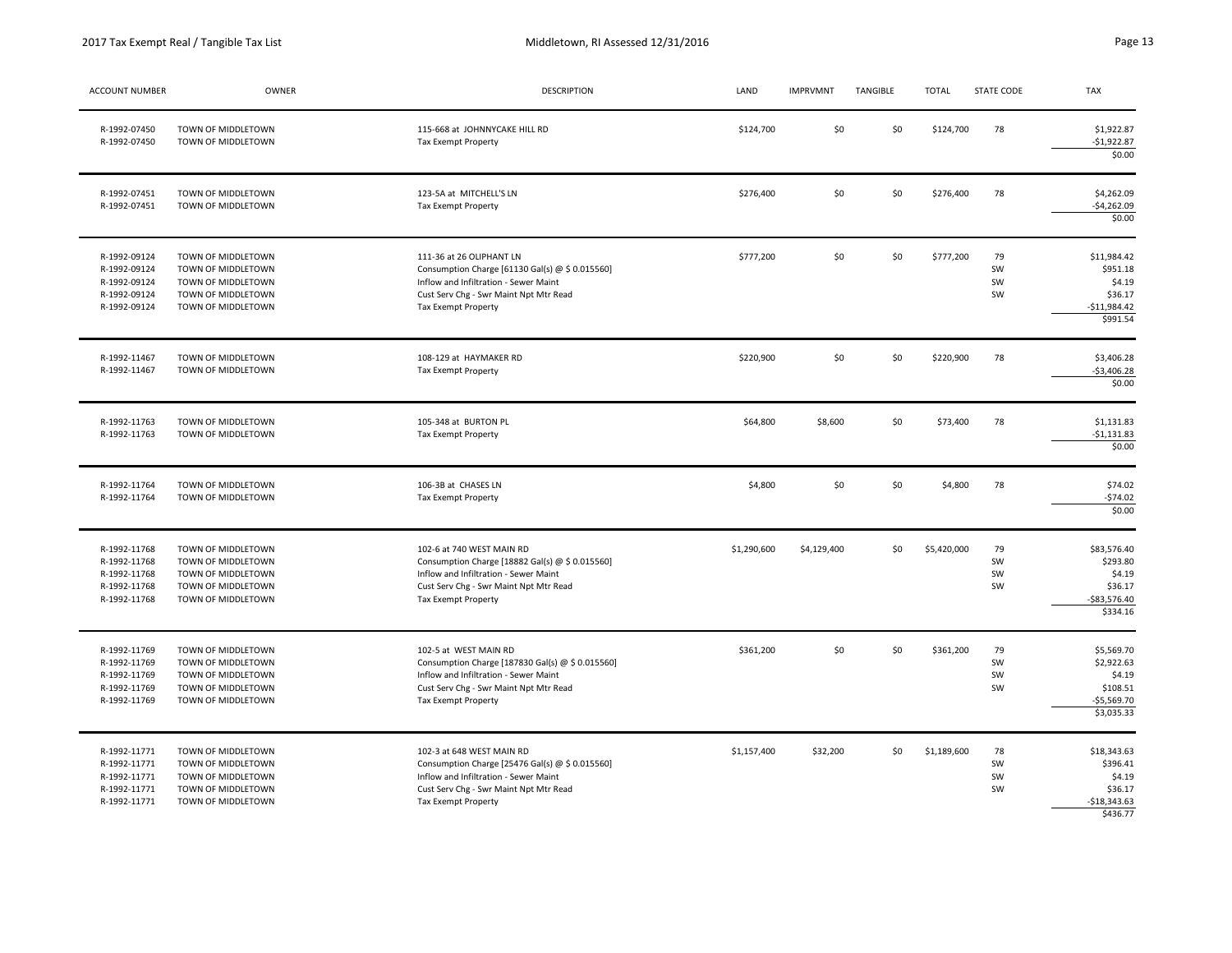| <b>ACCOUNT NUMBER</b>                                                        | OWNER                                                                                                      | <b>DESCRIPTION</b>                                                                                                                                                                          | LAND        | <b>IMPRVMNT</b> | TANGIBLE | <b>TOTAL</b> | <b>STATE CODE</b>    | <b>TAX</b>                                                                        |
|------------------------------------------------------------------------------|------------------------------------------------------------------------------------------------------------|---------------------------------------------------------------------------------------------------------------------------------------------------------------------------------------------|-------------|-----------------|----------|--------------|----------------------|-----------------------------------------------------------------------------------|
| R-1992-11772<br>R-1992-11772<br>R-1992-11772                                 | TOWN OF MIDDLETOWN<br>TOWN OF MIDDLETOWN<br>TOWN OF MIDDLETOWN                                             | 108-NW-310 at WEST MAIN RD<br>No Water Unconnected<br>Tax Exempt Property                                                                                                                   | \$1,831,500 | \$30,000        | \$0      | \$1,861,500  | 78<br>SW             | \$28,704.33<br>\$20.00<br>$-$28,704.33$<br>\$20.00                                |
| R-1992-11774<br>R-1992-11774<br>R-1992-11774<br>R-1992-11774<br>R-1992-11774 | TOWN OF MIDDLETOWN<br>TOWN OF MIDDLETOWN<br>TOWN OF MIDDLETOWN<br>TOWN OF MIDDLETOWN<br>TOWN OF MIDDLETOWN | 113-2 at 315 FOREST AVE<br>Consumption Charge [290000 Gal(s) @ \$ 0.015560]<br>Inflow and Infiltration - Sewer Maint<br>Cust Serv Chg - Swr Maint Npt Mtr Read<br>Tax Exempt Property       | \$1,217,100 | \$4,295,300     | \$0      | \$5,512,400  | 79<br>SW<br>SW<br>SW | \$85,001.21<br>\$4,512.40<br>\$4.19<br>\$72.34<br>$-$ \$85,001.21<br>\$4,588.93   |
| R-1992-11775<br>R-1992-11775<br>R-1992-11775<br>R-1992-11775<br>R-1992-11775 | TOWN OF MIDDLETOWN<br>TOWN OF MIDDLETOWN<br>TOWN OF MIDDLETOWN<br>TOWN OF MIDDLETOWN<br>TOWN OF MIDDLETOWN | 113-16 at 350 EAST MAIN RD<br>Consumption Charge [69939 Gal(s) @ \$ 0.015560]<br>Inflow and Infiltration - Sewer Maint<br>Cust Serv Chg - Swr Maint Npt Mtr Read<br>Tax Exempt Property     | \$354,700   | \$1,332,000     | \$0      | \$1,686,700  | 78<br>SW<br>SW<br>SW | \$26,008.91<br>\$1,088.25<br>\$4.19<br>\$36.17<br>$-526,008.91$<br>\$1,128.61     |
| R-1992-11776<br>R-1992-11776                                                 | TOWN OF MIDDLETOWN<br>TOWN OF MIDDLETOWN                                                                   | 113-42 at VALLEY RD<br>Tax Exempt Property                                                                                                                                                  | \$970,000   | \$0             | \$0      | \$970,000    | 79                   | \$14,957.40<br>$-$14,957.40$<br>\$0.00                                            |
| R-1992-11777<br>R-1992-11777<br>R-1992-11777<br>R-1992-11777<br>R-1992-11777 | TOWN OF MIDDLETOWN<br>TOWN OF MIDDLETOWN<br>TOWN OF MIDDLETOWN<br>TOWN OF MIDDLETOWN<br>TOWN OF MIDDLETOWN | 113-114 at 130 VALLEY RD<br>Consumption Charge [617000 Gal(s) @ \$ 0.015560]<br>Inflow and Infiltration - Sewer Maint<br>Cust Serv Chg - Swr Maint Npt Mtr Read<br>Tax Exempt Property      | \$2,555,500 | \$15,563,600    | \$0      | \$18,119,100 | 79<br>SW<br>SW<br>SW | \$279,396.52<br>\$9,600.52<br>\$4.19<br>\$36.17<br>$-5279,396.52$<br>\$9,640.88   |
| R-1992-11778<br>R-1992-11778<br>R-1992-11778<br>R-1992-11778<br>R-1992-11778 | TOWN OF MIDDLETOWN<br>TOWN OF MIDDLETOWN<br>TOWN OF MIDDLETOWN<br>TOWN OF MIDDLETOWN<br>TOWN OF MIDDLETOWN | 113-199 at 1113 AQUIDNECK AVE<br>Consumption Charge [903720 Gal(s) @ \$ 0.015560]<br>Inflow and Infiltration - Sewer Maint<br>Cust Serv Chg - Swr Maint Npt Mtr Read<br>Tax Exempt Property | \$5,660,600 | \$15,226,600    | \$0      | \$20,887,200 | 79<br>SW<br>SW<br>SW | \$322,080.62<br>\$14,061.88<br>\$4.19<br>\$72.34<br>$-$322,080.62$<br>\$14,138.41 |
| R-1992-11779<br>R-1992-11779                                                 | TOWN OF MIDDLETOWN<br>TOWN OF MIDDLETOWN                                                                   | 114-25 at 268 GREEN END AVE<br>Tax Exempt Property                                                                                                                                          | \$226,000   | \$149,800       | \$0      | \$375,800    | 79                   | \$5,794.84<br>$-$5,794.84$<br>\$0.00                                              |
| R-1992-11780<br>R-1992-11780                                                 | TOWN OF MIDDLETOWN<br>TOWN OF MIDDLETOWN                                                                   | 115-51 at JOHN CLARKE RD<br>Tax Exempt Property                                                                                                                                             | \$175,300   | \$0             | \$0      | \$175,300    | 78                   | \$2,703.13<br>$-$2,703.13$<br>\$0.00                                              |
| R-1992-11781<br>R-1992-11781                                                 | TOWN OF MIDDLETOWN<br>TOWN OF MIDDLETOWN                                                                   | 115-50A at HAMMARLUND WAY<br>Tax Exempt Property                                                                                                                                            | \$1,000     | \$0             | \$0      | \$1,000      | 78                   | \$15.42<br>$-515.42$<br>\$0.00                                                    |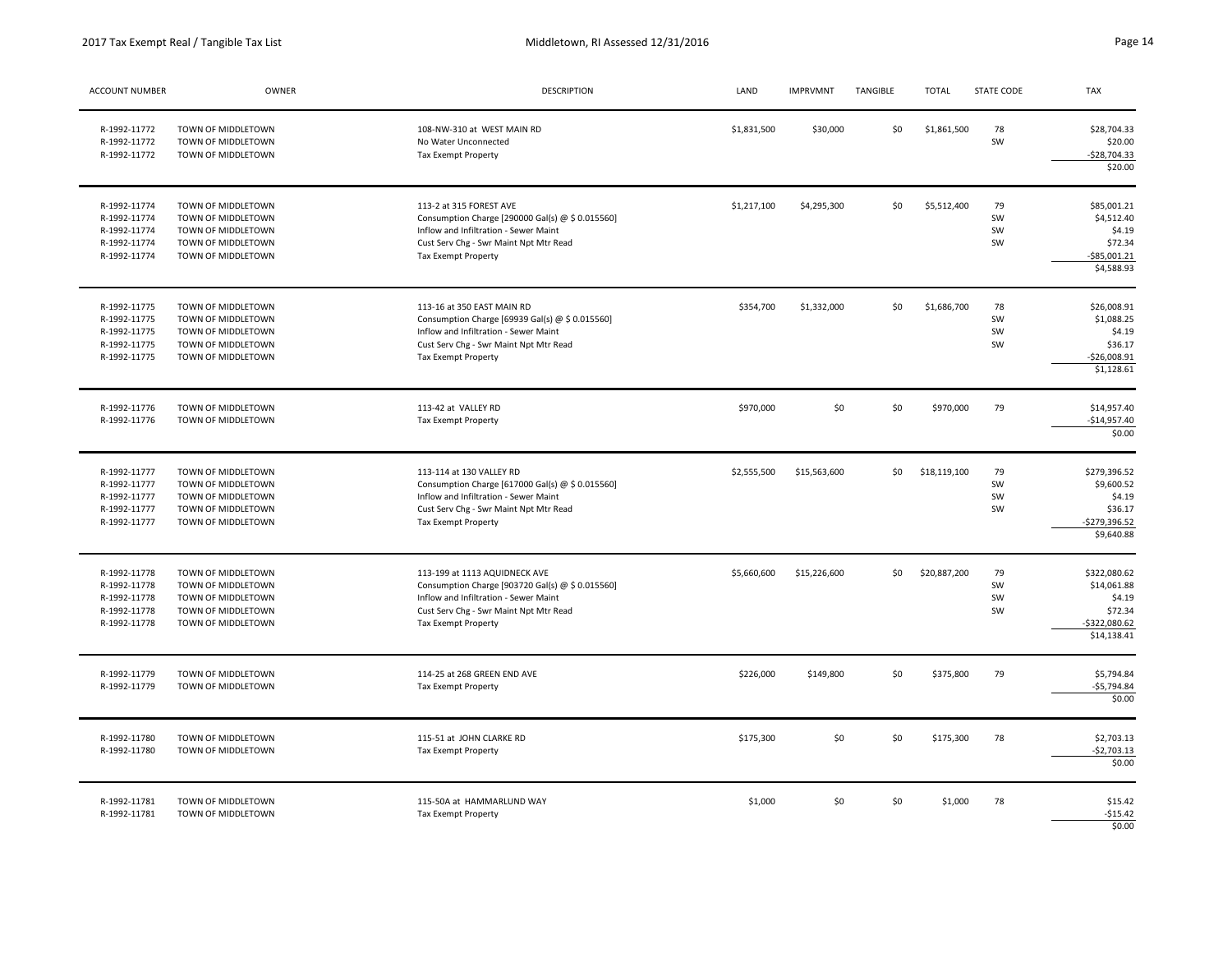| ACCOUNT NUMBER                                                               | OWNER                                                                                                      | <b>DESCRIPTION</b>                                                                                                                                                                             | LAND        | <b>IMPRVMNT</b> | TANGIBLE | <b>TOTAL</b> | <b>STATE CODE</b>    | <b>TAX</b>                                                                     |
|------------------------------------------------------------------------------|------------------------------------------------------------------------------------------------------------|------------------------------------------------------------------------------------------------------------------------------------------------------------------------------------------------|-------------|-----------------|----------|--------------|----------------------|--------------------------------------------------------------------------------|
| R-1992-11783<br>R-1992-11783                                                 | TOWN OF MIDDLETOWN<br>TOWN OF MIDDLETOWN                                                                   | 116-NW-42 at PURGATORY RD<br><b>Tax Exempt Property</b>                                                                                                                                        | \$674,600   | \$0             | \$0      | \$674,600    | 78                   | \$10,402.33<br>$-$10,402.33$<br>\$0.00                                         |
| R-1992-11784<br>R-1992-11784                                                 | TOWN OF MIDDLETOWN<br>TOWN OF MIDDLETOWN                                                                   | 116-NW-43 at PURGATORY RD<br>Tax Exempt Property                                                                                                                                               | \$586,000   | \$0             | \$0      | \$586,000    | 78                   | \$9,036.12<br>$-59,036.12$<br>\$0.00                                           |
| R-1992-11785<br>R-1992-11785                                                 | TOWN OF MIDDLETOWN<br>TOWN OF MIDDLETOWN                                                                   | 116-NW-44 at PURGATORY RD<br>Tax Exempt Property                                                                                                                                               | \$597,100   | \$0             | \$0      | \$597,100    | 78                   | \$9,207.28<br>$-59,207.28$<br>\$0.00                                           |
| R-1992-11786<br>R-1992-11786                                                 | TOWN OF MIDDLETOWN<br>TOWN OF MIDDLETOWN                                                                   | 116-NW-58 at 10 WAVE AVE<br>Tax Exempt Property                                                                                                                                                | \$226,000   | \$68,900        | \$0      | \$294,900    | 78                   | \$4,547.36<br>$-54,547.36$<br>\$0.00                                           |
| R-1992-11787<br>R-1992-11787                                                 | TOWN OF MIDDLETOWN<br>TOWN OF MIDDLETOWN                                                                   | 118-28A at TURNER RD<br>Tax Exempt Property                                                                                                                                                    | \$181,800   | \$1,600         | \$0      | \$183,400    | 78                   | \$2,828.03<br>$-52,828.03$<br>\$0.00                                           |
| R-1992-11788<br>R-1992-11788                                                 | TOWN OF MIDDLETOWN<br>TOWN OF MIDDLETOWN                                                                   | 119-2 at WYATT RD<br>Tax Exempt Property                                                                                                                                                       | \$2,033,000 | \$0             | \$0      | \$2,033,000  | 70                   | \$31,348.86<br>$-531,348.86$<br>\$0.00                                         |
| R-1992-11789<br>R-1992-11789<br>R-1992-11789<br>R-1992-11789<br>R-1992-11789 | TOWN OF MIDDLETOWN<br>TOWN OF MIDDLETOWN<br>TOWN OF MIDDLETOWN<br>TOWN OF MIDDLETOWN<br>TOWN OF MIDDLETOWN | 119-13 at 239 WYATT RD<br>Consumption Charge [466539 Gal(s) @ \$ 0.015560]<br>Inflow and Infiltration - Sewer Maint<br>Cust Serv Chg - Swr Maint Npt Mtr Read<br>Tax Exempt Property           | \$878,500   | \$2,300,200     | \$0      | \$3,178,700  | 78<br>SW<br>SW<br>SW | \$49,015.55<br>\$7,259.35<br>\$4.19<br>\$108.51<br>$-549,015.55$<br>\$7,372.05 |
| R-1992-11790<br>R-1992-11790<br>R-1992-11790<br>R-1992-11790<br>R-1992-11790 | TOWN OF MIDDLETOWN<br>TOWN OF MIDDLETOWN<br>TOWN OF MIDDLETOWN<br>TOWN OF MIDDLETOWN<br>TOWN OF MIDDLETOWN | 120-27 at 650 GREEN END AVE<br>Consumption Charge [70865 Gal(s) @ \$ 0.015560]<br>Inflow and Infiltration - Sewer Maint<br>Cust Serv Chg - Swr Maint Npt Mtr Read<br>Tax Exempt Property       | \$638,700   | \$1,635,100     | \$0      | \$2,273,800  | 79<br>SW<br>SW<br>SW | \$35,062.00<br>\$1,102.66<br>\$4.19<br>\$72.34<br>-\$35,062.00<br>\$1,179.19   |
| R-1992-11791<br>R-1992-11791<br>R-1992-11791<br>R-1992-11791<br>R-1992-11791 | TOWN OF MIDDLETOWN<br>TOWN OF MIDDLETOWN<br>TOWN OF MIDDLETOWN<br>TOWN OF MIDDLETOWN<br>TOWN OF MIDDLETOWN | 120-99 at 275 PROSPECT AVE<br>Consumption Charge [12713 Gal(s) @ \$ 0.015560]<br>Inflow and Infiltration - Sewer Maint<br>Cust Serv Chg - Swr Maint Npt Mtr Read<br><b>Tax Exempt Property</b> | \$148,700   | \$160,900       | \$0      | \$309,600    | 79<br>SW<br>SW<br>SW | \$4,774.03<br>\$197.81<br>\$4.19<br>\$36.17<br>$-$4,774.03$<br>\$238.17        |
| R-1992-11792<br>R-1992-11792                                                 | TOWN OF MIDDLETOWN<br>TOWN OF MIDDLETOWN                                                                   | 121-3A at 50 PROSPECT AVE<br>Tax Exempt Property                                                                                                                                               | \$797,400   | \$33,600        | \$0      | \$831,000    | 78                   | \$12,814.02<br>$-$12,814.02$<br>\$0.00                                         |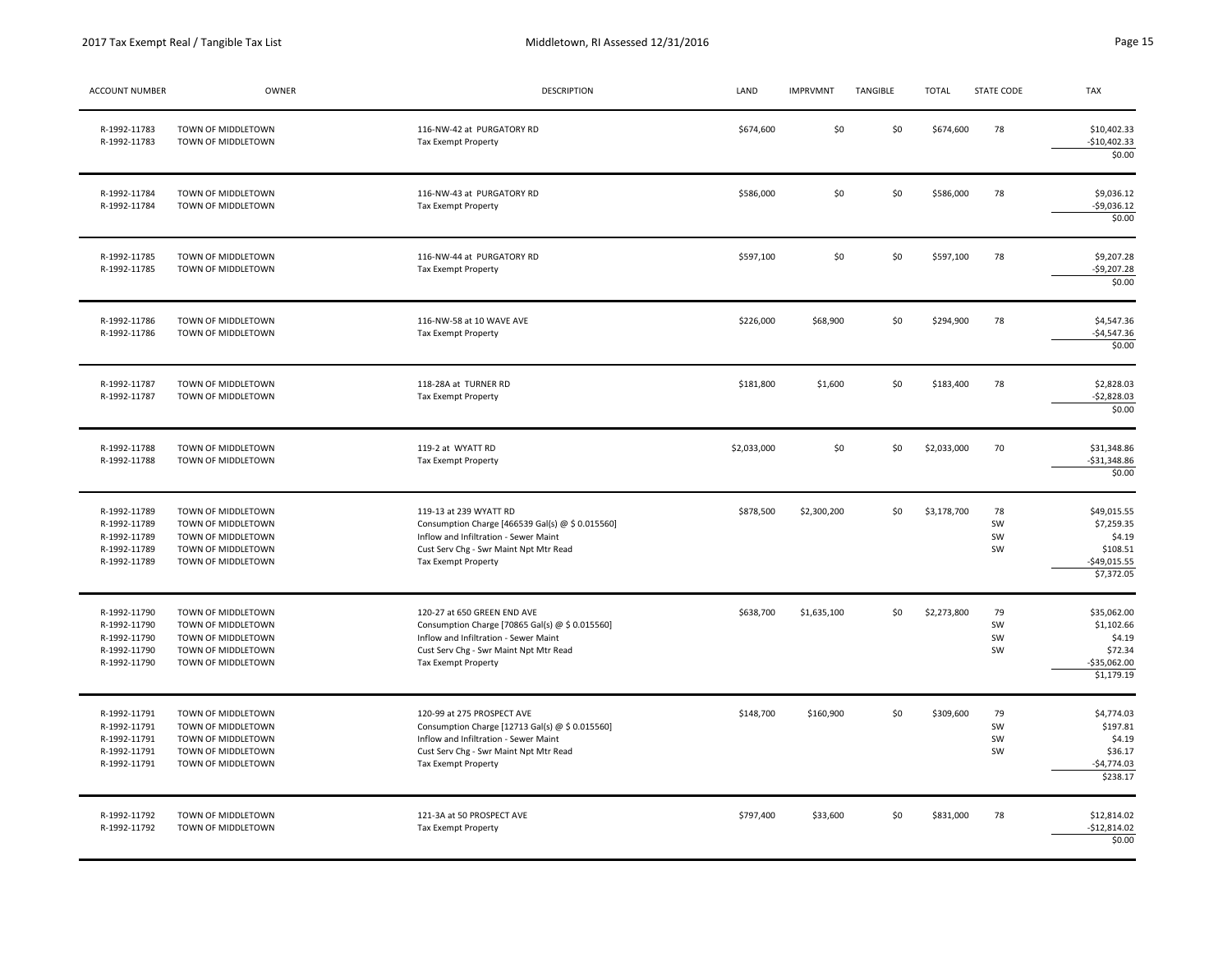|  | ١ |
|--|---|
|  |   |

| ACCOUNT NUMBER                                                               | OWNER                                                                                                      | <b>DESCRIPTION</b>                                                                                                                                                                     | LAND        | <b>IMPRVMNT</b> | TANGIBLE | <b>TOTAL</b> | STATE CODE           | <b>TAX</b>                                                                   |
|------------------------------------------------------------------------------|------------------------------------------------------------------------------------------------------------|----------------------------------------------------------------------------------------------------------------------------------------------------------------------------------------|-------------|-----------------|----------|--------------|----------------------|------------------------------------------------------------------------------|
| R-1992-11794<br>R-1992-11794                                                 | TOWN OF MIDDLETOWN<br>TOWN OF MIDDLETOWN                                                                   | 125-92 at 10 THIRD BEACH RD<br>Tax Exempt Property                                                                                                                                     | \$299,900   | \$58,100        | \$0      | \$358,000    | 78                   | \$5,520.36<br>$-55,520.36$<br>\$0.00                                         |
| R-1992-11795<br>R-1992-11795                                                 | TOWN OF MIDDLETOWN<br>TOWN OF MIDDLETOWN                                                                   | 127-15 at PURGATORY RD<br>Tax Exempt Property                                                                                                                                          | \$2,040,400 | \$12,000        | \$0      | \$2,052,400  | 78                   | \$31,648.01<br>$-531,648.01$<br>\$0.00                                       |
| R-1992-11796<br>R-1992-11796                                                 | TOWN OF MIDDLETOWN<br>TOWN OF MIDDLETOWN                                                                   | 129-120 at PORTER RD<br>Tax Exempt Property                                                                                                                                            | \$144,500   | \$0             | \$0      | \$144,500    | 78                   | \$2,228.19<br>$-52,228.19$<br>\$0.00                                         |
| R-1992-11797<br>R-1992-11797                                                 | TOWN OF MIDDLETOWN<br>TOWN OF MIDDLETOWN                                                                   | 131-3 at THIRD BEACH RD<br>Tax Exempt Property                                                                                                                                         | \$3,265,400 | \$27,800        | \$0      | \$3,293,200  | 78                   | \$50,781.14<br>$-$50,781.14$<br>\$0.00                                       |
| R-1992-11798<br>R-1992-11798                                                 | TOWN OF MIDDLETOWN<br>TOWN OF MIDDLETOWN                                                                   | 131-7 at THIRD BEACH RD<br>Tax Exempt Property                                                                                                                                         | \$1,688,200 | \$0             | \$0      | \$1,688,200  | 78                   | \$26,032.04<br>$-526,032.04$<br>\$0.00                                       |
| R-1992-11800<br>R-1992-11800                                                 | TOWN OF MIDDLETOWN<br>TOWN OF MIDDLETOWN                                                                   | 800-190 at 70 RESERVOIR RD<br>Tax Exempt Property                                                                                                                                      | \$0         | \$4,416,700     | \$0      | \$4,416,700  | 79                   | \$68,105.51<br>$-568, 105.51$<br>\$0.00                                      |
| R-1992-11801<br>R-1992-11801                                                 | TOWN OF MIDDLETOWN<br>TOWN OF MIDDLETOWN                                                                   | 800-200 at 26 OLIPHANT LN<br>Tax Exempt Property                                                                                                                                       | \$0         | \$1,289,200     | \$0      | \$1,289,200  | 79                   | \$19,879.46<br>$-$19,879.46$<br>\$0.00                                       |
| R-1993-00098<br>R-1993-00098<br>R-1993-00098<br>R-1993-00098<br>R-1993-00098 | TOWN OF MIDDLETOWN<br>TOWN OF MIDDLETOWN<br>TOWN OF MIDDLETOWN<br>TOWN OF MIDDLETOWN<br>TOWN OF MIDDLETOWN | 102-4 at 700 WEST MAIN RD<br>Consumption Charge [98113 Gal(s) @ \$ 0.015560]<br>Inflow and Infiltration - Sewer Maint<br>Cust Serv Chg - Swr Maint Npt Mtr Read<br>Tax Exempt Property | \$566,000   | \$1,351,700     | \$0      | \$1,917,700  | 76<br>SW<br>SW<br>SW | \$29,570.93<br>\$1,526.64<br>\$4.19<br>\$36.17<br>-\$29,570.93<br>\$1,567.00 |
| R-1993-00313<br>R-1993-00313                                                 | TOWN OF MIDDLETOWN<br>TOWN OF MIDDLETOWN                                                                   | 121-37A at 683 PARADISE AVE<br>Tax Exempt Property                                                                                                                                     | \$1,015,900 | \$52,600        | \$0      | \$1,068,500  | 78                   | \$16,476.27<br>$-$16,476.27$<br>\$0.00                                       |
| R-1993-00354<br>R-1993-00354                                                 | TOWN OF MIDDLETOWN<br>TOWN OF MIDDLETOWN                                                                   | 126-214 at GRAY CRAIG RD<br>Tax Exempt Property                                                                                                                                        | \$1,303,700 | \$0             | \$0      | \$1,303,700  | 78                   | \$20,103.05<br>$-520,103.05$<br>\$0.00                                       |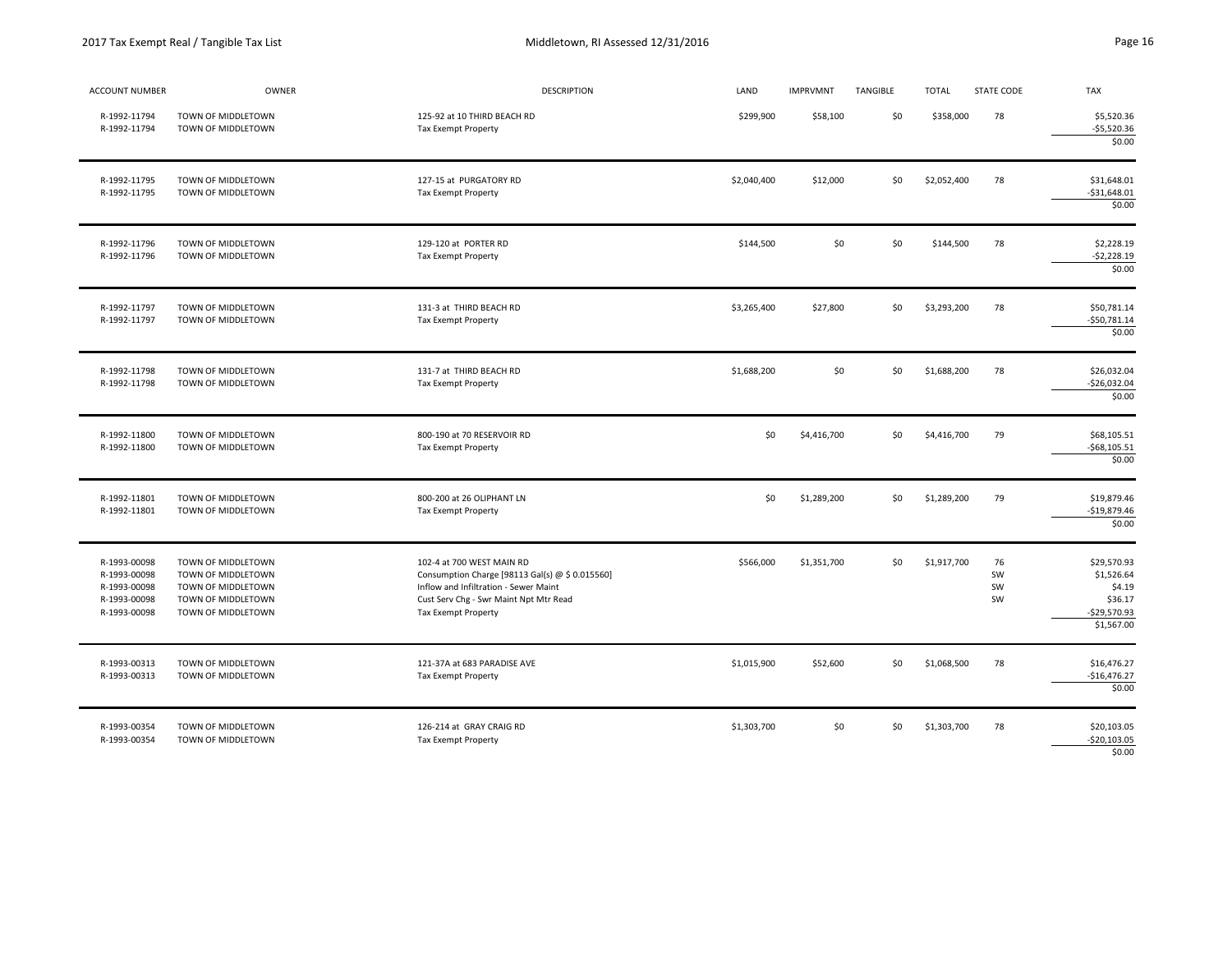2017 Tax Exempt Real / Tangible Tax List

| ACCOUNT NUMBER                                                               | OWNER                                                                                                      | <b>DESCRIPTION</b>                                                                                                                                                                              | LAND         | <b>IMPRVMNT</b> | TANGIBLE | <b>TOTAL</b> | STATE CODE           | <b>TAX</b>                                                                        |
|------------------------------------------------------------------------------|------------------------------------------------------------------------------------------------------------|-------------------------------------------------------------------------------------------------------------------------------------------------------------------------------------------------|--------------|-----------------|----------|--------------|----------------------|-----------------------------------------------------------------------------------|
| R-1993-00355<br>R-1993-00355<br>R-1993-00355<br>R-1993-00355<br>R-1993-00355 | TOWN OF MIDDLETOWN<br>TOWN OF MIDDLETOWN<br>TOWN OF MIDDLETOWN<br>TOWN OF MIDDLETOWN<br>TOWN OF MIDDLETOWN | 127-18 at SACHUEST POINT RD BEACH<br>Consumption Charge [800400 Gal(s) @ \$ 0.015560]<br>Inflow and Infiltration - Sewer Maint<br>Cust Serv Chg - Swr Maint Npt Mtr Read<br>Tax Exempt Property | \$13,783,000 | \$772,100       | \$0      | \$14,555,100 | 78<br>SW<br>SW<br>SW | \$224,439.64<br>\$12,454.22<br>\$4.19<br>\$36.17<br>$-$224,439.64$<br>\$12,494.58 |
| R-1994-00374<br>R-1994-00374                                                 | TOWN OF MIDDLETOWN<br>TOWN OF MIDDLETOWN                                                                   | 106-514 at CORPORATE PL<br>Tax Exempt Property                                                                                                                                                  | \$68,900     | \$8,700         | \$0      | \$77,600     | 78                   | \$1,196.59<br>$-$1,196.59$<br>\$0.00                                              |
| R-1997-00479<br>R-1997-00479                                                 | TOWN OF MIDDLETOWN<br>TOWN OF MIDDLETOWN                                                                   | 124-309 at 540 WYATT RD<br>Tax Exempt Property                                                                                                                                                  | \$302,800    | \$37,700        | \$0      | \$340,500    | 78                   | \$5,250.51<br>$-55,250.51$<br>\$0.00                                              |
| R-1998-00315<br>R-1998-00315<br>R-1998-00315<br>R-1998-00315<br>R-1998-00315 | TOWN OF MIDDLETOWN<br>TOWN OF MIDDLETOWN<br>TOWN OF MIDDLETOWN<br>TOWN OF MIDDLETOWN<br>TOWN OF MIDDLETOWN | 108-554 at 123 VALLEY RD<br>Consumption Charge [81000 Gal(s) @ \$ 0.015560]<br>Inflow and Infiltration - Sewer Maint<br>Cust Serv Chg - Swr Maint Npt Mtr Read<br>Tax Exempt Property           | \$710,100    | \$2,669,400     | \$0      | \$3,379,500  | 78<br>SW<br>SW<br>SW | \$52,111.89<br>\$1,260.36<br>\$4.19<br>\$36.17<br>$-$52,111.89$<br>\$1,300.72     |
| R-1999-00021<br>R-1999-00021<br>R-1999-00021                                 | TOWN OF MIDDLETOWN<br>TOWN OF MIDDLETOWN<br>TOWN OF MIDDLETOWN                                             | 113-198A at 1199 AQUIDNECK AVE<br>No Water Unconnected<br>Tax Exempt Property                                                                                                                   | \$460,800    | \$0             | \$0      | \$460,800    | 78<br>SW             | \$7,105.54<br>\$20.00<br>$-$7,105.54$<br>\$20.00                                  |
| R-2000-00407<br>R-2000-00407<br>R-2000-00407                                 | TOWN OF MIDDLETOWN<br>TOWN OF MIDDLETOWN<br>TOWN OF MIDDLETOWN                                             | 108-4 at HIGH ST<br>No Water Unconnected<br>Tax Exempt Property                                                                                                                                 | \$874,300    | \$0             | \$0      | \$874,300    | 78<br>SW             | \$13,481.71<br>\$20.00<br>$-$13,481.71$<br>\$20.00                                |
| R-2001-02297<br>R-2001-02297                                                 | TOWN OF MIDDLETOWN<br>TOWN OF MIDDLETOWN                                                                   | 129-12 at GREEN END AVE<br>Tax Exempt Property                                                                                                                                                  | \$508,600    | \$0             | \$0      | \$508,600    | 78                   | \$7,842.61<br>$-57,842.61$<br>\$0.00                                              |
| R-2006-02931<br>R-2006-02931<br>R-2006-02931                                 | TOWN OF MIDDLETOWN<br>TOWN OF MIDDLETOWN<br>TOWN OF MIDDLETOWN                                             | 118-131 at MEADOW LN<br>No Water Unconnected<br>Tax Exempt Property                                                                                                                             | \$147,000    | \$0             | \$0      | \$147,000    | 78<br>SW             | \$2,266.74<br>\$20.00<br>$-$2,266.74$<br>\$20.00                                  |
| R-2006-03072<br>R-2006-03072                                                 | TOWN OF MIDDLETOWN<br>TOWN OF MIDDLETOWN                                                                   | 103-5 at CODDINGTON HWY<br>Tax Exempt Property                                                                                                                                                  | \$61,300     | \$0             | \$0      | \$61,300     | 78                   | \$945.25<br>$-$ \$945.25<br>\$0.00                                                |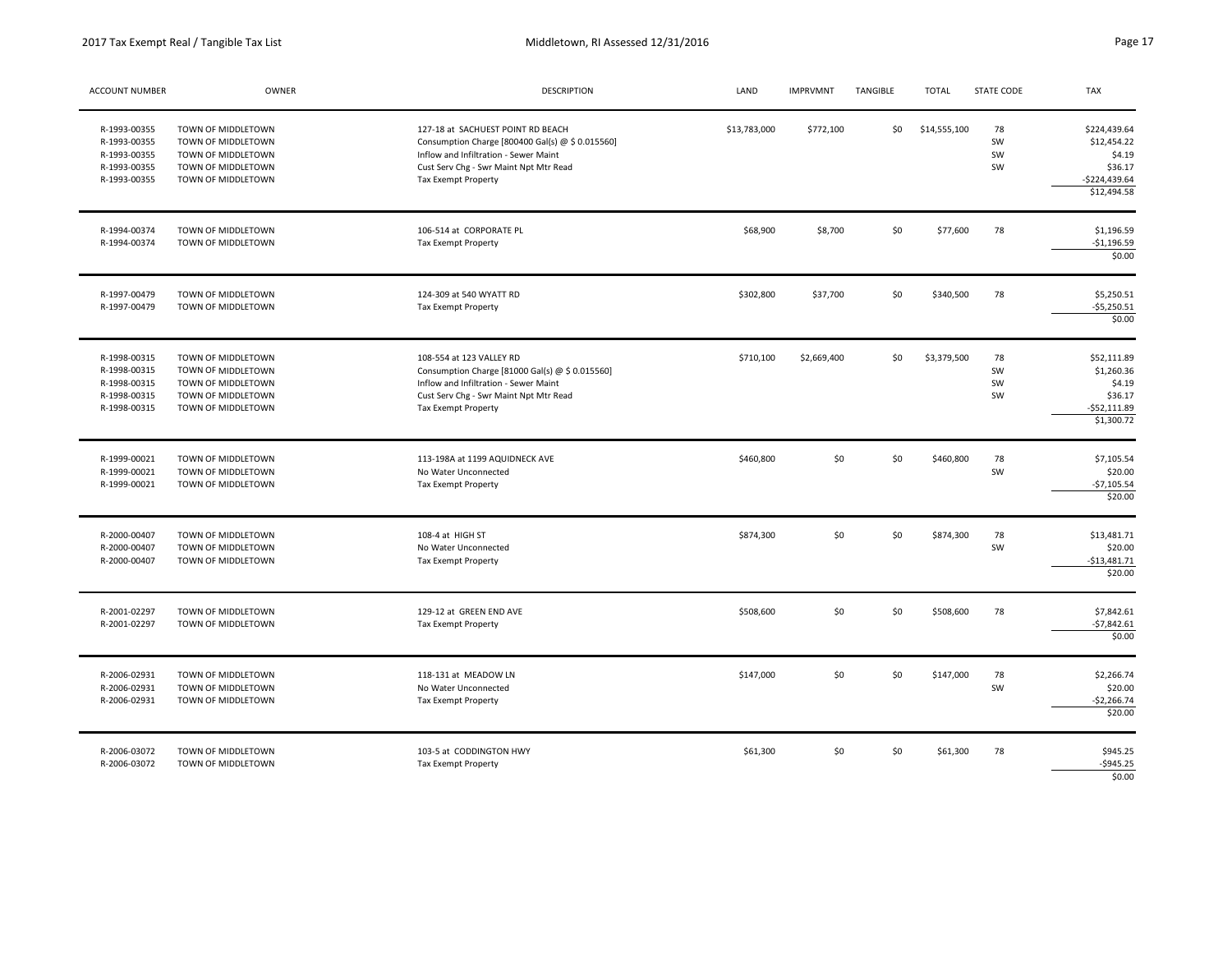| ACCOUNT NUMBER                                                               | OWNER                                                                                                                                                                                                               | <b>DESCRIPTION</b>                                                                                                                                                                   | LAND         | <b>IMPRVMNT</b> | TANGIBLE | <b>TOTAL</b> | STATE CODE           | <b>TAX</b>                                                                |
|------------------------------------------------------------------------------|---------------------------------------------------------------------------------------------------------------------------------------------------------------------------------------------------------------------|--------------------------------------------------------------------------------------------------------------------------------------------------------------------------------------|--------------|-----------------|----------|--------------|----------------------|---------------------------------------------------------------------------|
| R-2007-00239<br>R-2007-00239<br>R-2007-00239                                 | TOWN OF MIDDLETOWN<br>TOWN OF MIDDLETOWN<br>TOWN OF MIDDLETOWN                                                                                                                                                      | 121-3 at PROSPECT AVE<br>No Water Unconnected<br><b>Tax Exempt Property</b>                                                                                                          | \$351,400    | \$0             | \$0      | \$351,400    | 78<br>SW             | \$5,418.59<br>\$20.00<br>$-$5,418.59$<br>\$20.00                          |
| R-2007-00298<br>R-2007-00298                                                 | TOWN OF MIDDLETOWN<br>TOWN OF MIDDLETOWN                                                                                                                                                                            | 800-999 at POLE NUMBER<br><b>Tax Exempt Property</b>                                                                                                                                 | \$0          | \$11,200        | \$0      | \$11,200     | 78                   | \$172.70<br>$-5172.70$<br>\$0.00                                          |
| R-2007-00325<br>R-2007-00325<br>R-2007-00325                                 | TOWN OF MIDDLETOWN<br>TOWN OF MIDDLETOWN<br>TOWN OF MIDDLETOWN                                                                                                                                                      | 114-2 at VALLEY RD<br>No Water Unconnected<br>Tax Exempt Property                                                                                                                    | \$7,500      | \$0             | \$0      | \$7,500      | 78<br>SW             | \$115.65<br>\$20.00<br>$-$115.65$<br>\$20.00                              |
| R-2007-00360<br>R-2007-00360<br>R-2007-00360                                 | TOWN OF MIDDLETOWN<br>TOWN OF MIDDLETOWN<br>TOWN OF MIDDLETOWN                                                                                                                                                      | 113-1 at FOREST AVE<br>No Water Unconnected<br>Tax Exempt Property                                                                                                                   | \$69,900     | \$0             | \$0      | \$69,900     | 78<br>SW             | \$1,077.86<br>\$20.00<br>$-$1,077.86$<br>\$20.00                          |
| R-2009-00154<br>R-2009-00154                                                 | TOWN OF MIDDLETOWN<br>TOWN OF MIDDLETOWN                                                                                                                                                                            | 123-700 at MITCHELL'S LN<br><b>Tax Exempt Property</b>                                                                                                                               | \$384,600    | \$0             | \$0      | \$384,600    | 78                   | \$5,930.53<br>$-$5,930.53$<br>\$0.00                                      |
| R-2010-00137<br>R-2010-00137                                                 | TOWN OF MIDDLETOWN<br>TOWN OF MIDDLETOWN                                                                                                                                                                            | 118-31 at EAST MAIN RD<br>Tax Exempt Property                                                                                                                                        | \$29,500     | \$0             | \$0      | \$29,500     | 78                   | \$454.89<br>$-$454.89$<br>\$0.00                                          |
| R-2014-00437<br>R-2014-00437<br>R-2014-00437                                 | TOWN OF MIDDLETOWN<br>TOWN OF MIDDLETOWN<br>TOWN OF MIDDLETOWN                                                                                                                                                      | 103-101 at 326 CODDINGTON HWY<br>No Water Unconnected<br>Tax Exempt Property                                                                                                         | \$278,800    | \$64,700        | \$0      | \$343,500    | 78<br>SW             | \$5,296.77<br>\$20.00<br>$-$5,296.77$<br>\$20.00                          |
| R-1992-11951<br>R-1992-11951<br>R-1992-11951<br>R-1992-11951<br>R-1992-11951 | UNITED CONGREGATIONAL CHURCH OF NEWPORT<br>UNITED CONGREGATIONAL CHURCH OF NEWPORT<br>UNITED CONGREGATIONAL CHURCH OF NEWPORT<br>UNITED CONGREGATIONAL CHURCH OF NEWPORT<br>UNITED CONGREGATIONAL CHURCH OF NEWPORT | 114-96 at 524 VALLEY RD<br>Consumption Charge [35525 Gal(s) @ \$ 0.015560]<br>Inflow and Infiltration - Sewer Maint<br>Cust Serv Chg - Swr Maint Npt Mtr Read<br>Tax Exempt Property | \$612,600    | \$1,052,900     | \$0      | \$1,665,500  | 72<br>SW<br>SW<br>SW | \$25,682.01<br>\$552.77<br>\$4.19<br>\$36.17<br>$-525,682.01$<br>\$593.13 |
| R-1992-11956<br>R-1992-11956                                                 | UNITED STATES OF AMERICA<br>UNITED STATES OF AMERICA                                                                                                                                                                | 101-22 at CODDINGTON HWY<br>Tax Exempt Property                                                                                                                                      | \$9,060,400  | \$13,237,800    | \$0      | \$22,298,200 | 74                   | \$343,838.24<br>-\$343,838.24<br>\$0.00                                   |
| R-1997-00204<br>R-1997-00204                                                 | UNITED STATES OF AMERICA<br>UNITED STATES OF AMERICA                                                                                                                                                                | 132-1 at SACHUEST POINT RD<br><b>Tax Exempt Property</b>                                                                                                                             | \$14,201,000 | \$695,200       | \$0      | \$14,896,200 | 74                   | \$229,699.40<br>$-5229,699.40$<br>\$0.00                                  |